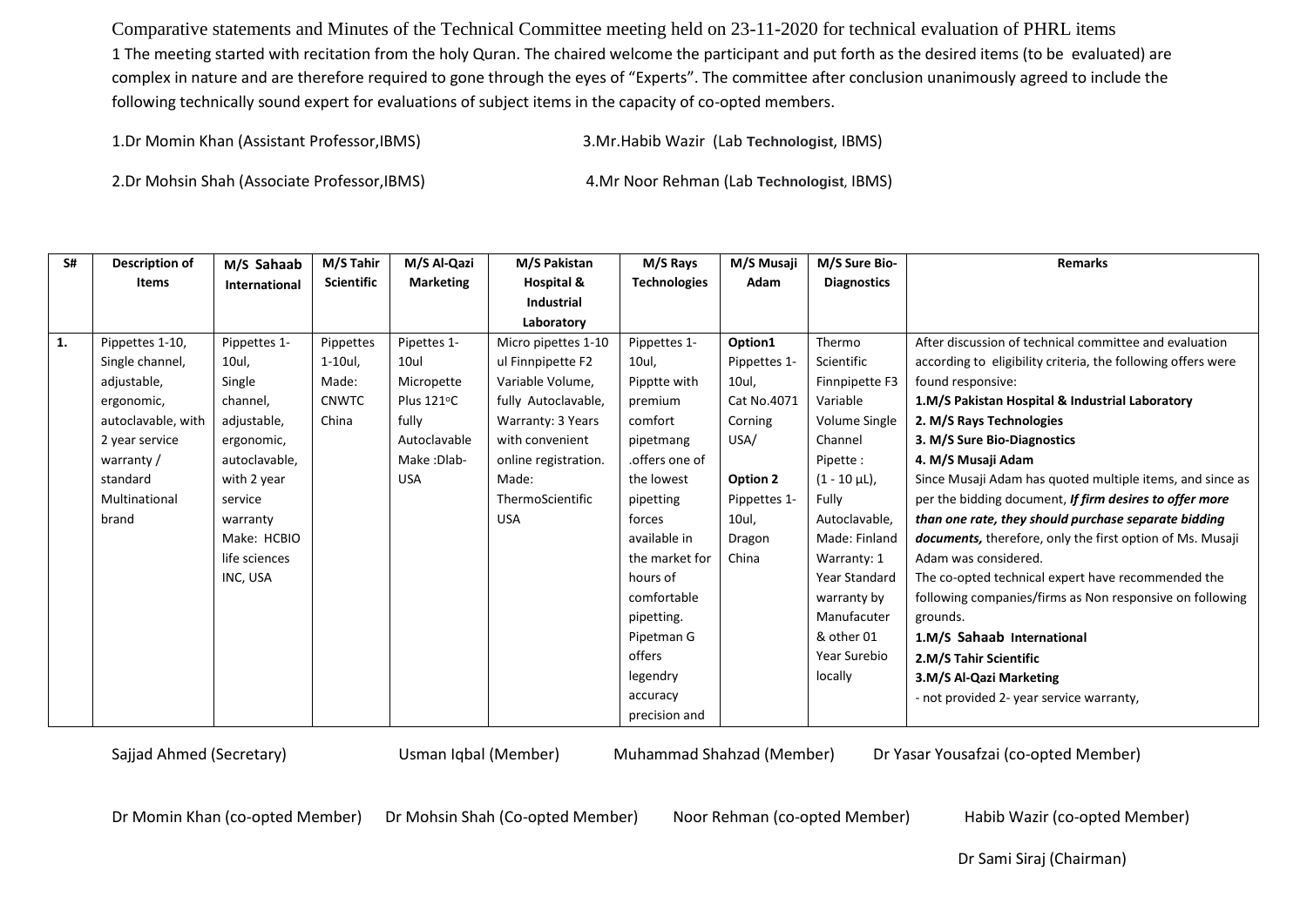|  |  |  | performance   |  | - do not have enough evidence to suggest these as                |
|--|--|--|---------------|--|------------------------------------------------------------------|
|  |  |  | with the      |  | standard multinational brands and                                |
|  |  |  | highest       |  | - these have compatibility issues with pipette tips available in |
|  |  |  | comfort       |  | market. Since this would lead to inaccurate volume transfers     |
|  |  |  | measuring     |  | these pipettes have risk of wrong PCR results compromising       |
|  |  |  | range 1 to    |  | testing accuracy and potentially causing financial losses to the |
|  |  |  | 10ul accuracy |  | laboratory." The committee after deliberation agreed with        |
|  |  |  | +0.040ul      |  | recommendations of technical expert and declared the offer       |
|  |  |  | Model P10G,   |  | mention firms as Non Responsive                                  |
|  |  |  | Made: Gilson  |  |                                                                  |
|  |  |  | France        |  |                                                                  |

| S#      | Description of           | M/S Sahaab           | M/S Tahir         | M/S Al-Qazi          | M/S Pakistan      | M/S Rays                  | M/S        | M/S Sure Bio-        | <b>Remarks</b>                                                   |
|---------|--------------------------|----------------------|-------------------|----------------------|-------------------|---------------------------|------------|----------------------|------------------------------------------------------------------|
|         | <b>Items</b>             | <b>International</b> | <b>Scientific</b> | <b>Marketing</b>     | Hospital &        | <b>Technologies</b>       | Musaji     | <b>Diagnostics</b>   |                                                                  |
|         |                          |                      |                   |                      | <b>Industrial</b> |                           | Adam       |                      |                                                                  |
|         |                          |                      |                   |                      | Laboratory        |                           |            |                      |                                                                  |
| 2.      | Pippettes 10-            | Pippettes 10-        | Pippettes         | Pippettes 10-        | Micro pipettes    | Pippettes 10-             | Option1    | Thermo               | After discussion of technical committee and evaluation on        |
|         | $100 \mu l$ ,            | 100 µl,              | 10-100 µl,        | $100$ $\mu$ .        | 10-100 ul         | 100 µl,                   | Pippettes  | Scientific           | the eligibility criteria, the following offers were found        |
|         | Single channel,          | Single channel,      | Made:             | Micropette           | Finnpipette F2    | Pipptte with              | 10-100     | Finnpipette F3       | responsive:                                                      |
|         | adjustable,              | adjustable,          | <b>CNWTC</b>      | Plus 121°C           | Variable          | premium                   | μl,        | Variable             | 1.M/S Pakistan Hospital & Industrial Laboratory                  |
|         | ergonomic,               | ergonomic,           | China             | fully                | Volume, fully     | comfort                   | Cat        | Volume Single        | 2. M/S Rays Technologies                                         |
|         | autoclavable,            | autoclavable,        |                   | Autoclavable         | Autoclavable,     | pipetmanG                 | No.4073    | Channel              | 3. M/S Sure Bio-Diagnostics                                      |
|         | with 2 year              | with 2 year          |                   | Make: Dlab-          | Warranty: 3       | offers one of the         | Corning    | Pipette:             | 4. M/S Musaji Adam                                               |
|         | service                  | service              |                   | <b>USA</b>           | Years with        | lowest pipetting          | <b>USA</b> | $(10 - 100 \mu L)$ , | Since Musaji Adam has quoted multiple items, and since as        |
|         | warranty /               | warranty             |                   |                      | convenient        | forces available          |            | Fully                | per the bidding document, If firm desires to offer more          |
|         | standard                 | Make: HCBIO          |                   |                      | online            | on the market             | Option 2   | Autoclavable,        | than one rate, they should purchase separate bidding             |
|         | Multinational            | life sciences        |                   |                      | registration.     | for hours of              | Pippettes  | Made: Finland        | <b>documents,</b> therefore, only the first option of Ms. Musaji |
|         | brand                    | INC, USA             |                   |                      | Made:             | comfortable               | 10-100     | Warranty: 1          | Adam was considered.                                             |
|         |                          |                      |                   |                      | ThermoScientifi   | pipetting.                | μl,        | <b>Year Standard</b> | The co-opted technical expert have recommended the               |
|         |                          |                      |                   |                      | c USA             | Pipetman G                | Dragon     | warranty by          | following companies/firms as Non responsive on following         |
|         |                          |                      |                   |                      |                   | offers legendry           | China      | Manufacuter &        | grounds.                                                         |
|         |                          |                      |                   |                      |                   | accuracy                  |            | other 01 Year        | 1.M/S Sahaab International                                       |
|         |                          |                      |                   |                      |                   | precision and             |            | Surebio locally      | 2.M/S Tahir Scientific                                           |
|         |                          |                      |                   |                      |                   | performance               |            |                      | 3.M/S Al-Qazi Marketing                                          |
|         |                          |                      |                   |                      |                   | with the highest          |            |                      | - not provided 2- year service warranty,                         |
| comfort |                          |                      |                   |                      |                   |                           |            |                      |                                                                  |
|         | Sajjad Ahmed (Secretary) |                      |                   | Usman Iqbal (Member) |                   | Muhammad Shahzad (Member) |            |                      | Dr Yasar Yousafzai (co-opted Member)                             |

Dr Momin Khan (co-opted Member) Dr Mohsin Shah (Co-opted Member) Noor Rehman (co-opted Member) Habib Wazir (co-opted Member)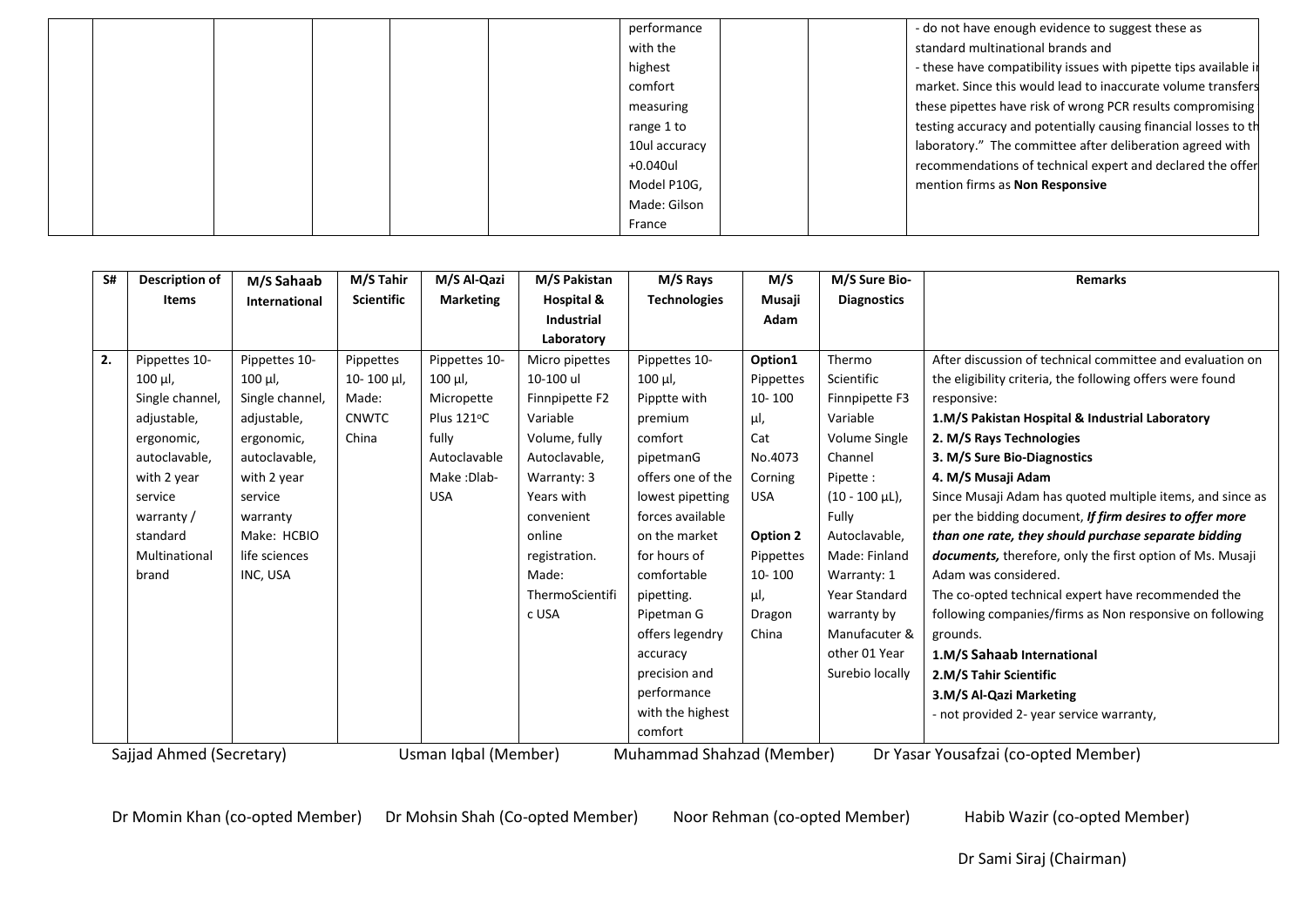| S# | Description of | M/S Sahaab    | M/S Tahir         | M/S Al-Qazi      | M/S Pakistan      | M/S Rays            | M/S    | M/S Sure Bio-      | <b>Remarks</b>                                                |
|----|----------------|---------------|-------------------|------------------|-------------------|---------------------|--------|--------------------|---------------------------------------------------------------|
|    | Items          | International | <b>Scientific</b> | <b>Marketing</b> | Hospital &        | <b>Technologies</b> | Musaji | <b>Diagnostics</b> |                                                               |
|    |                |               |                   |                  | <b>Industrial</b> |                     | Adam   |                    |                                                               |
|    |                |               |                   |                  | Laboratory        |                     |        |                    |                                                               |
|    |                |               |                   |                  |                   | measuring range     |        |                    | - do not have enough evidence to suggest these as             |
|    |                |               |                   |                  |                   | 10 to 100ul         |        |                    | standard multinational brands and                             |
|    |                |               |                   |                  |                   | accuracy +0.15ul    |        |                    | - these have compatibility issues with pipette tips available |
|    |                |               |                   |                  |                   | Model P100G         |        |                    | in the market. Since this would lead to inaccurate volume     |
|    |                |               |                   |                  |                   | Made: Gilson        |        |                    | transfers, these pipettes have risk of wrong PCR results      |
|    |                |               |                   |                  |                   | France              |        |                    | compromising the testing accuracy and potentially causing     |
|    |                |               |                   |                  |                   |                     |        |                    | financial losses to the laboratory. The committee after       |
|    |                |               |                   |                  |                   |                     |        |                    | deliberation agreed with recommendations of technical         |
|    |                |               |                   |                  |                   |                     |        |                    | expert and declared the offer mention firms as Non            |
|    |                |               |                   |                  |                   |                     |        |                    | Responsive                                                    |

| S# | <b>Description of</b> | M/S Sahaab           | M/S Tahir         | $M/S$ Al-        | M/S Pakistan   | M/S Rays            | M/S       | M/S Sure Bio-      | <b>Remarks</b>                                                |
|----|-----------------------|----------------------|-------------------|------------------|----------------|---------------------|-----------|--------------------|---------------------------------------------------------------|
|    | Items                 | <b>International</b> | <b>Scientific</b> | Qazi             | Hospital &     | <b>Technologies</b> | Musaji    | <b>Diagnostics</b> |                                                               |
|    |                       |                      |                   | <b>Marketing</b> | Industrial     |                     | Adam      |                    |                                                               |
|    |                       |                      |                   |                  | Laboratory     |                     |           |                    |                                                               |
| 3. | Pippettes 1-10,       | Pippettes 1-         | Pippettes         | Pipettes 1-      | Micro pipettes | Pippettes 1-10ul,   | Option1   | Thermo             | After discussion of technical committee and evaluation        |
|    | Single channel,       | 10ul,                | 1-10ul,           | 10ul             | 1-10 ul        | Pipptte with        | Pippettes | Scientific         | on the eligibility criteria, the following offers were found  |
|    | adjustable,           | Single channel,      | Made:             | Micropette       | Finnpipette F2 | premium comfort     | 1-10ul,   | Finnpipette F3     | responsive:                                                   |
|    | ergonomic,            | adjustable,          | <b>CNWTC</b>      | Plus 121°C       | Variable       | pipetmanG .offers   | Cat       | Variable           | 1.M/S Pakistan Hospital & Industrial Laboratory               |
|    | autoclavable,         | ergonomic,           | China             | fully            | Volume, fully  | one of the lowest   | No.4071   | Volume Single      | 2. M/S Rays Technologies                                      |
|    | with 2 year           | autoclavable,        |                   | Autoclavabl      | Autoclavable,  | pipetting forces    | Corning   | Channel            | 3. M/S Sure Bio-Diagnostics                                   |
|    | service               | with 2 year          |                   | e                | Warranty: 3    | available on the    | USA/      | Pipette :          | 4. M/S Musaji Adam                                            |
|    | warranty /            | service              |                   | Make             | Years with     | market for hours    |           | $(1 - 10 \mu L)$ , | Since Musaji Adam has quoted multiple items, and since        |
|    | standard              | warranty             |                   | :Dlab-USA        | convenient     | of comfortable      | Option 2  | Fully              | as per the bidding document, If firm desires to offer         |
|    | Multinational         | Make: HCBIO          |                   |                  | online         | pipetting.          | Pippettes | Autoclavable,      | more than one rate, they should purchase separate             |
|    | brand                 | life sciences        |                   |                  | registration.  | Pipetman G offers   | 1-10ul,   | Made: Finland      | <b>bidding documents,</b> therefore, only the first option of |
|    |                       | INC, USA             |                   |                  | Made:Thermo    | legendry accuracy   | Dragon    | Warranty: 1        | Ms. Musaji Adam was considered.                               |
|    |                       |                      |                   |                  | Scientific USA | precision and       | China     | Year Standard      | The co-opted technical expert have recommended the            |
|    |                       |                      |                   |                  |                | performance with    |           | warranty by        | following companies/firms as Non responsive on                |
|    |                       |                      |                   |                  |                | the highest         |           | Manufacuter &      | following grounds                                             |
|    |                       |                      |                   |                  |                | comfort measuring   |           |                    | 1.M/S Sahaab International                                    |

Dr Momin Khan (co-opted Member) Dr Mohsin Shah (Co-opted Member) Noor Rehman (co-opted Member) Habib Wazir (co-opted Member)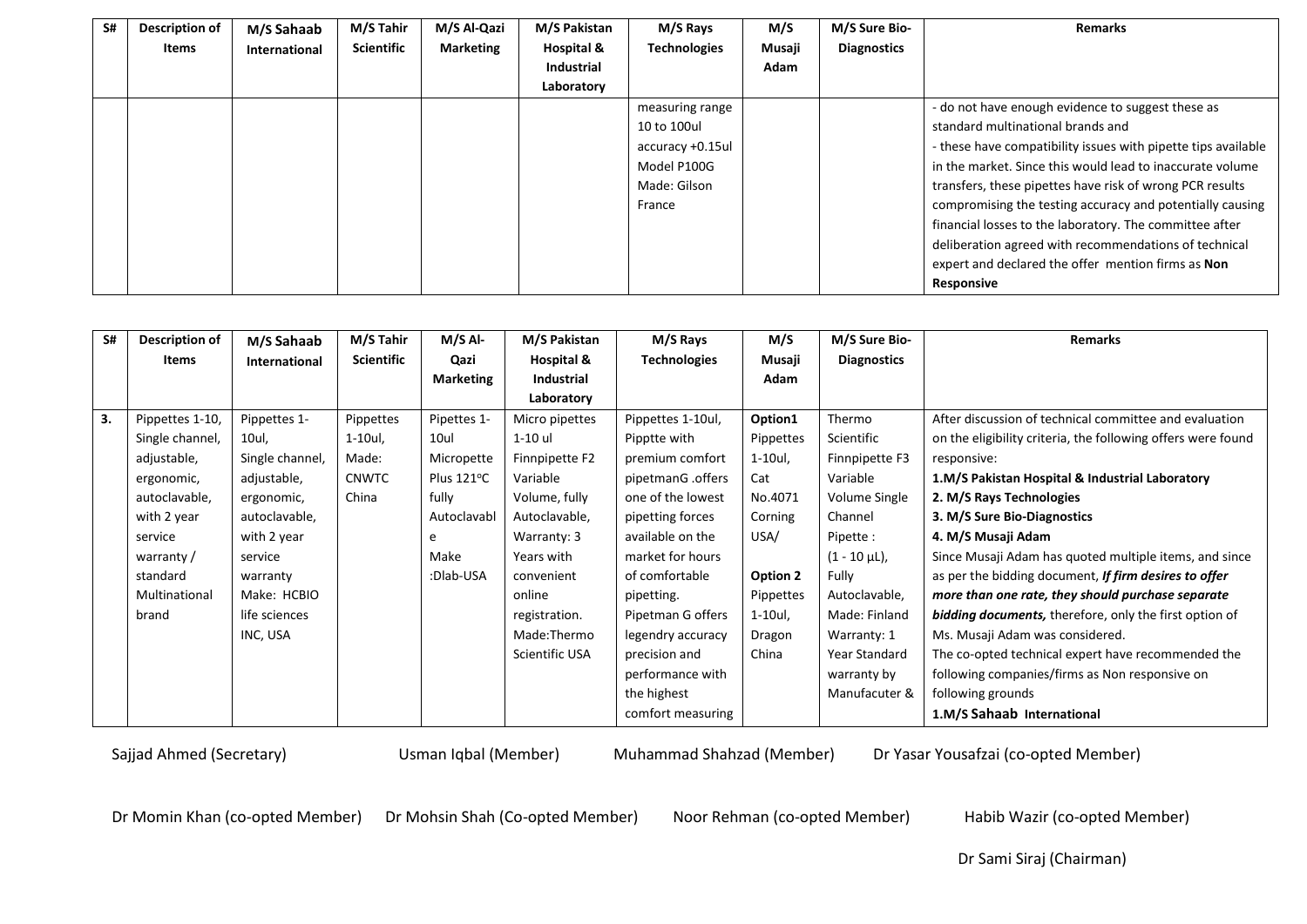| S# | <b>Description of</b> | M/S Sahaab           | M/S Tahir         | M/S Al-          | M/S Pakistan | M/S Rays            | M/S    | M/S Sure Bio-      | <b>Remarks</b>                                              |
|----|-----------------------|----------------------|-------------------|------------------|--------------|---------------------|--------|--------------------|-------------------------------------------------------------|
|    | Items                 | <b>International</b> | <b>Scientific</b> | Qazi             | Hospital &   | <b>Technologies</b> | Musaji | <b>Diagnostics</b> |                                                             |
|    |                       |                      |                   | <b>Marketing</b> | Industrial   |                     | Adam   |                    |                                                             |
|    |                       |                      |                   |                  | Laboratory   |                     |        |                    |                                                             |
|    |                       |                      |                   |                  |              | range 1 to 10ul     |        | other 01 Year      | 2.M/S Tahir Scientific                                      |
|    |                       |                      |                   |                  |              | accuracy +0.040ul   |        | Surebio locally    | 3.M/S Al-Qazi Marketing                                     |
|    |                       |                      |                   |                  |              | Model P10G,         |        |                    | - not provided 2- year service warranty,                    |
|    |                       |                      |                   |                  |              | Made: Gilson        |        |                    | - do not have enough evidence to suggest these as           |
|    |                       |                      |                   |                  |              | France              |        |                    | standard multinational brands and                           |
|    |                       |                      |                   |                  |              |                     |        |                    | - these have compatibility issues with pipette tips         |
|    |                       |                      |                   |                  |              |                     |        |                    | available in the market. Since this would lead to           |
|    |                       |                      |                   |                  |              |                     |        |                    | inaccurate volume transfers, these pipettes have risk of    |
|    |                       |                      |                   |                  |              |                     |        |                    | wrong PCR results compromising the testing accuracy         |
|    |                       |                      |                   |                  |              |                     |        |                    | and potentially causing financial losses to the laboratory. |
|    |                       |                      |                   |                  |              |                     |        |                    | The committee after deliberation agreed with                |
|    |                       |                      |                   |                  |              |                     |        |                    | recommendations of technical expert and declared the        |
|    |                       |                      |                   |                  |              |                     |        |                    | offer mention firms as Non Responsive                       |

| S# | Description of                                   | M/s Sahaab          | M/S Tahir         | $M/S$ Al-            | M/S Pakistan                           | M/S Rays                  | M/S                 | M/S Sure           | Remarks                                                                             |
|----|--------------------------------------------------|---------------------|-------------------|----------------------|----------------------------------------|---------------------------|---------------------|--------------------|-------------------------------------------------------------------------------------|
|    | Items                                            | International       | <b>Scientific</b> | Qazi                 | Hospital &                             | <b>Technologies</b>       | Musaji              | Bio-               |                                                                                     |
|    |                                                  |                     |                   | <b>Marketing</b>     | Industrial                             |                           | Adam                | <b>Diagnostics</b> |                                                                                     |
|    |                                                  |                     |                   |                      | Laboratory                             |                           |                     |                    |                                                                                     |
| 4. | Pipettes 100-                                    | Pipettes 100-       | Pipettes          | Pipettes             | Micro pipettes                         | Pipettes 100-1000         | Option1             | Thermo             | After discussion of technical committee and evaluation on the eligibility criteria, |
|    | $1000 \mu l$ ,                                   | $1000 \mu l$ ,      | 100-1000          | 100-1000             | 100-1000 ul                            | μl,                       | Pipettes            | Scientific         | the following offers were found responsive:                                         |
|    | Single channel,                                  | Single channel,     | μΙ,               | μl,                  | Finnpipette F2                         | Pipptte with              | 100-1000            | Finnpipette        | 1.M/S Pakistan Hospital & Industrial Laboratory                                     |
|    | adjustable,                                      | adjustable,         | Made:             | Micropette           | Variable                               | premium comfort           | μl,                 | F3 Variable        | 2. M/S Rays Technologies                                                            |
|    | ergonomic,                                       | ergonomic,          | <b>CNWTC</b>      | Plus $121^{\circ}$ C | Volume, fully                          | pipetmanG offers          | Cat                 | Volume             | 3. M/S Sure Bio-Diagnostics                                                         |
|    | autoclavable,                                    | autoclavable,       | China             | fully                | Autoclavable,                          | one of the lowest         | No.4075             | Single             | 4. M/S Musaji Adam                                                                  |
|    | with 2 year                                      | with 2 year         |                   | Autoclavabl          | Warranty: 3                            | pipetting forces          | Corning             | Channel            | Since Musaji Adam has quoted multiple items, and since as per the bidding           |
|    | service                                          | service             |                   | e                    | Years with                             | available on the          | <b>USA</b>          | Pipette:           | document, If firm desires to offer more than one rate, they should purchase         |
|    | warranty /                                       | warranty Make:      |                   | Make                 | convenient                             | market for hours of       |                     | $(100 - 1000$      | separate bidding documents, therefore, only the first option of Ms. Musaji Adam     |
|    | standard                                         | <b>HCBIO</b> life   |                   | :Dlab-USA            | online                                 | comfortable               | Option <sub>2</sub> | µL), Fully         | was considered.                                                                     |
|    | Multinational                                    | sciences INC,       |                   |                      | registration.                          | pipetting.                | Pipettes            | Autoclavable,      | The following offers were found non-responsive.                                     |
|    | brand                                            | <b>USA</b>          |                   |                      | Made:                                  | PipetmanG offers          | 100-1000            | Made:              | 1.M/S Sahaab International                                                          |
|    |                                                  |                     |                   |                      | ThermoScientifc                        | legendry accuracy         | μl,                 | Finland            | 2.M/S Tahir Scientific                                                              |
|    |                                                  |                     |                   |                      | <b>USA</b>                             | precision and             | Dragon              | Warranty: 1        | 3.M/S Al-Qazi Marketing                                                             |
|    | performance with<br>China                        |                     |                   | Year Standard        | The items offered in these offers have |                           |                     |                    |                                                                                     |
|    |                                                  | the highest comfort |                   |                      |                                        | warranty by               |                     |                    |                                                                                     |
|    | Sajjad Ahmed (Secretary)<br>Usman Iqbal (Member) |                     |                   |                      |                                        | Muhammad Shahzad (Member) |                     |                    | Dr Yasar Yousafzai (co-opted Member)                                                |

Dr Momin Khan (co-opted Member) Dr Mohsin Shah (Co-opted Member) Noor Rehman (co-opted Member) Habib Wazir (co-opted Member)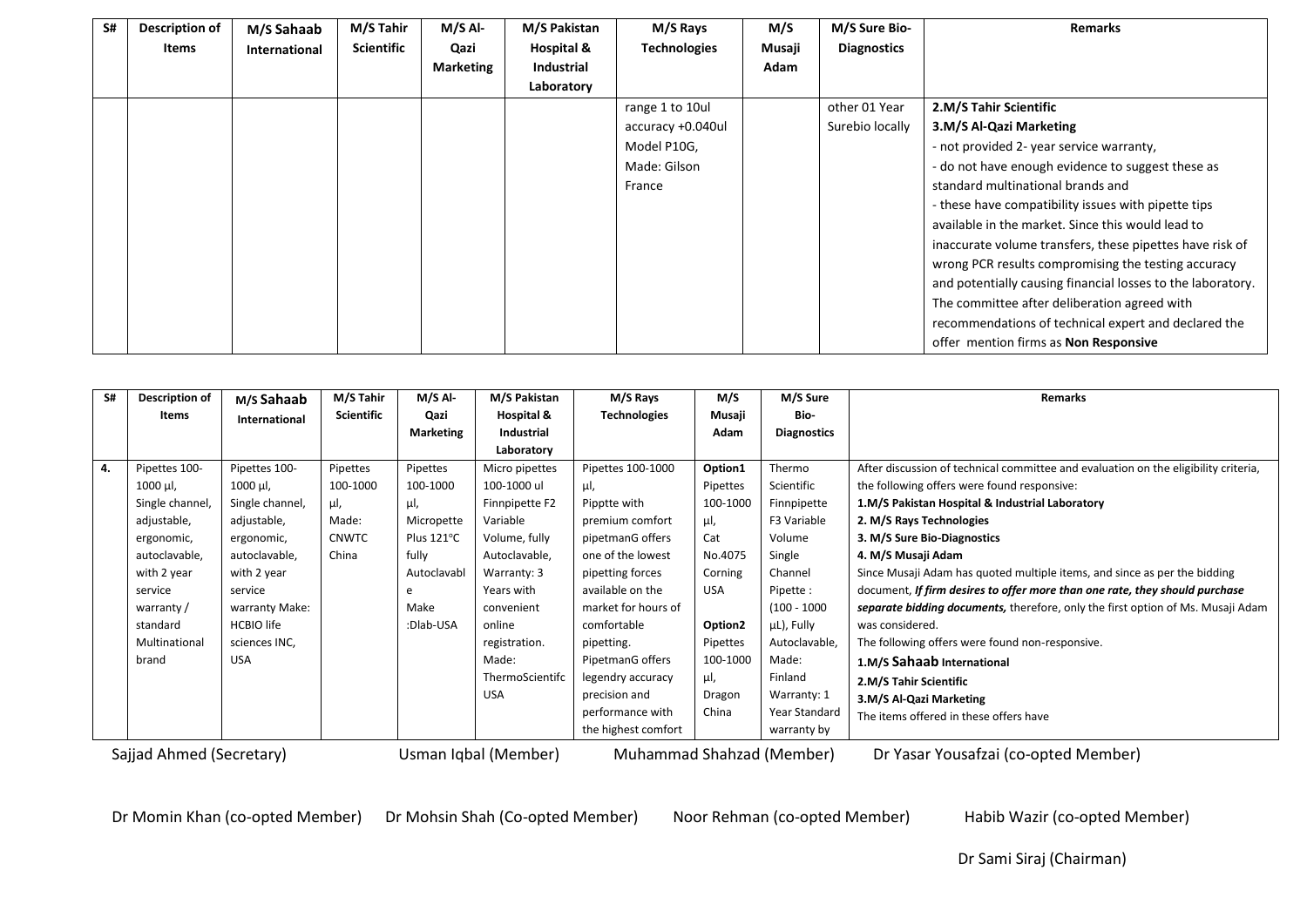| S# | <b>Description of</b> | M/s Sahaab    | M/S Tahir         | $M/S$ Al-        | M/S Pakistan | M/S Rays            | M/S    | M/S Sure           | <b>Remarks</b>                                                                     |
|----|-----------------------|---------------|-------------------|------------------|--------------|---------------------|--------|--------------------|------------------------------------------------------------------------------------|
|    | Items                 | International | <b>Scientific</b> | Qazi             | Hospital &   | <b>Technologies</b> | Musaji | Bio-               |                                                                                    |
|    |                       |               |                   | <b>Marketing</b> | Industrial   |                     | Adam   | <b>Diagnostics</b> |                                                                                    |
|    |                       |               |                   |                  | Laboratory   |                     |        |                    |                                                                                    |
|    |                       |               |                   |                  |              | measuring range     |        | Manufacuter        | - not provided 2- year service warranty,                                           |
|    |                       |               |                   |                  |              | 100 to 1000ul       |        | & other 01         | - do not have enough evidence to suggest these as standard multinational brands    |
|    |                       |               |                   |                  |              | accuracy +1.5ul     |        | Year Surebio       | and                                                                                |
|    |                       |               |                   |                  |              | Model P1000G        |        | locally            | - these have compatibility issues with pipette tips available in the market. Since |
|    |                       |               |                   |                  |              | Made:Gilson France  |        |                    | this would lead to inaccurate volume transfers, these pipettes have risk of wrong  |
|    |                       |               |                   |                  |              |                     |        |                    | PCR results compromising the testing accuracy and potentially causing financial    |
|    |                       |               |                   |                  |              |                     |        |                    | losses to the laboratory. The committee, end-user and co-opted members             |
|    |                       |               |                   |                  |              |                     |        |                    | unanimously agreed on this decision.                                               |

Dr Momin Khan (co-opted Member) Dr Mohsin Shah (Co-opted Member) Noor Rehman (co-opted Member) Habib Wazir (co-opted Member)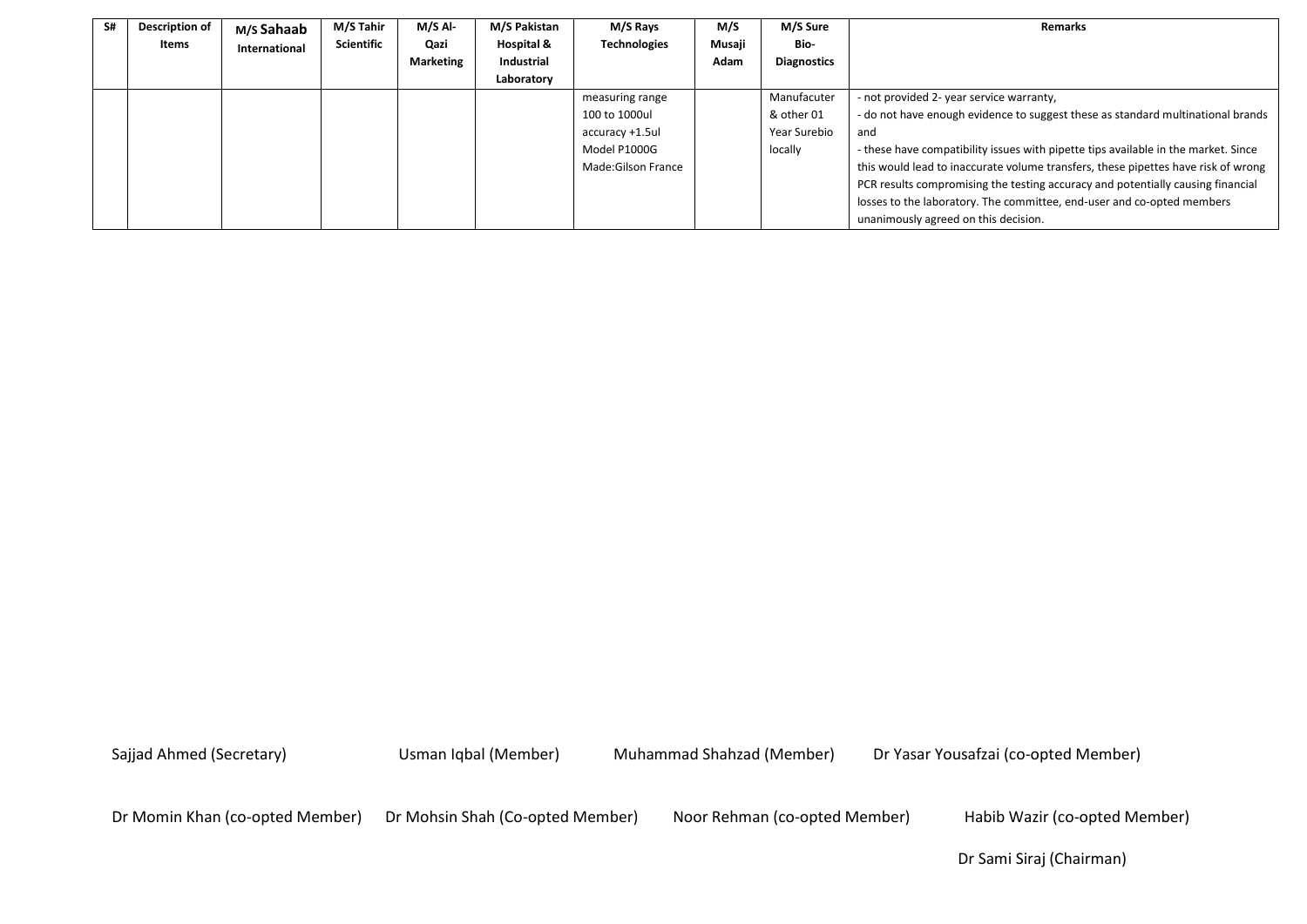| S# | <b>Description of</b> | $M/S$ Al-        | M/S Pakistan    | M/S Rays            | M/S        | M/S Sure Bio-        | <b>Remarks</b>                                                                                |
|----|-----------------------|------------------|-----------------|---------------------|------------|----------------------|-----------------------------------------------------------------------------------------------|
|    | <b>Items</b>          | Qazi             | Hospital &      | <b>Technologies</b> | Musaji     | <b>Diagnostics</b>   |                                                                                               |
|    |                       | <b>Marketing</b> | Industrial      |                     | Adam       |                      |                                                                                               |
|    |                       |                  | Laboratory      |                     |            |                      |                                                                                               |
| 5. | Pipette,              | Micro            | Pipettes        | Pipette,            | Pipette,   | Thermo               | After discussion of technical committee and evaluation on the eligibility criteria, the       |
|    | Multichannel          | pipettes         | multichannel    | Multichannel        | 8channel   | Scientific           | following offers were found responsive:                                                       |
|    | 10-100 ul,            | 10-100 ul        | 10-100 ul       | Pipptte with        | 20-200 ul, | Finnpipette F2       | 1.M/S Pakistan Hospital & Industrial Laboratory                                               |
|    | 8-channel,            | Finnpipette      | Finnpipette F2  | premium comfort     | Cat        | Variable             | 2. M/S Rays Technologies                                                                      |
|    | adjustable,           | F2 Variable      | multichanel,    | pipetmanG offers    | No.4082    | Volume 8             | 3. M/S Sure Bio-Diagnostics                                                                   |
|    | ergonomic,            | Volume,          | fully           | one of the lowest   | Corning    | Channel              | 4. M/S Musaji Adam                                                                            |
|    | autoclavable,         | fully            | Autoclavable,   | pipetting           | <b>USA</b> | Pipette:             | 5.M/S Al-Qazi Marketing                                                                       |
|    | with 2 year           | Autoclavabl      | Warranty: 3     | forceswith          |            | $(10 - 100 \mu L)$ , | Since Musaji Adam has quoted multiple items, and since as per the bidding document, If        |
|    | service               | e,               | Years with      | redesigned piston   |            | Fully Made:          | firm desires to offer more than one rate, they should purchase separate bidding               |
|    | warranty /            | Warranty:        | convenient      | assembly system     |            | Finland              | documents, therefore, only the first option of Ms. Musaji Adam was considered.                |
|    | standard              | 3 Years          | online          | and high quality    |            | Warranty: 1          | The following offers were found non-responsive.                                               |
|    | Multinational         | with             | registration.   | pistion grease.     |            | Year Standard        | 1.M/S Shahab International                                                                    |
|    | brand                 | convenient       | Made:           | Pipetman G          |            | warranty by          | 2.M/S Tahir Scientific                                                                        |
|    |                       | online           | ThermoScientifc | gurantees hours of  |            | Manufacuter &        | The items offered in these offers have                                                        |
|    |                       | registration     | <b>USA</b>      | comfortable         |            | other 01 Year        | - not provided 2- year service warranty,                                                      |
|    |                       |                  |                 | pipetting.          |            | Surebio locally      | - do not have enough evidence to suggest these as standard multinational brands and           |
|    |                       | Made:            |                 | Made: Gilson        |            |                      | - these have compatibility issues with pipette tips available in the market. Since this would |
|    |                       | ThermoScie       |                 | France              |            |                      | lead to inaccurate volume transfers, these pipettes have risk of wrong PCR results            |
|    |                       | ntific           |                 |                     |            |                      | compromising the testing accuracy and potentially causing financial losses to the             |
|    |                       | <b>USA</b>       |                 |                     |            |                      | laboratory. The committee, end-user and co-opted members unanimously agreed on this           |
|    |                       |                  |                 |                     |            |                      | decision.                                                                                     |

Dr Momin Khan (co-opted Member) Dr Mohsin Shah (Co-opted Member) Noor Rehman (co-opted Member) Habib Wazir (co-opted Member)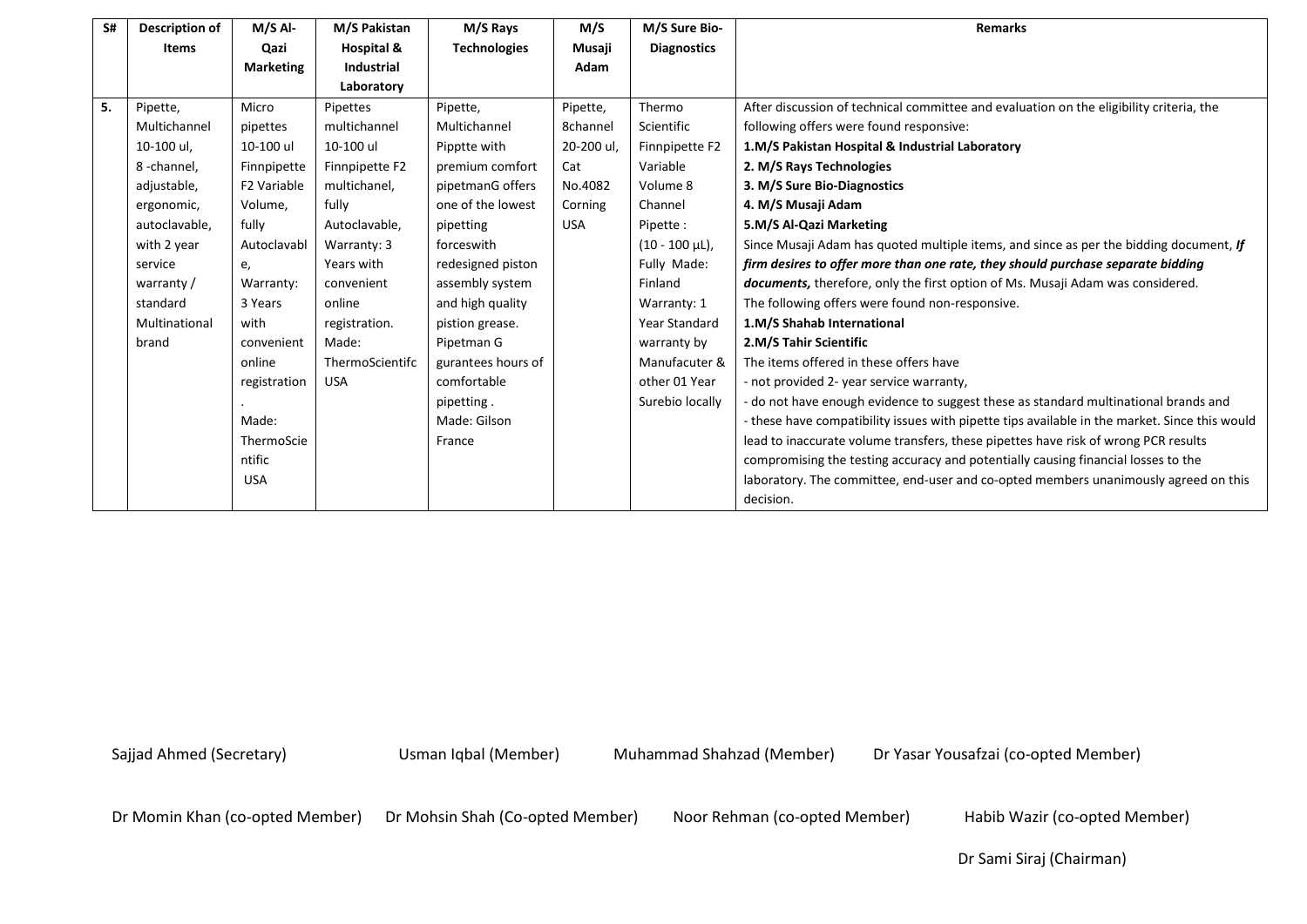| S# | <b>Description of Items</b> | M/S Sahaab        | M/S Tahir         | M/S Sure Bio-            |                                                                                                                                                                                                                                                                                                                        |
|----|-----------------------------|-------------------|-------------------|--------------------------|------------------------------------------------------------------------------------------------------------------------------------------------------------------------------------------------------------------------------------------------------------------------------------------------------------------------|
|    |                             | International     | <b>Scientific</b> | <b>Diagnostics</b>       |                                                                                                                                                                                                                                                                                                                        |
|    |                             |                   |                   |                          |                                                                                                                                                                                                                                                                                                                        |
| 6. | Pipette auto-               | Pipette auto-     | Pipette auto-     | <b>Thermo Scientific</b> | After discussion of technical committee and evaluation on the                                                                                                                                                                                                                                                          |
|    | dispensing,                 | dispensing,       | dispensing        | <b>Finnpipette Novus</b> | eligibility criteria, the following offers were found responsive:                                                                                                                                                                                                                                                      |
|    |                             |                   | Made: CNWTC       | Single Channel           |                                                                                                                                                                                                                                                                                                                        |
|    | Single channel              | volume            |                   | Electronic:              | 1. M/S Sure Bio-Diagnostics                                                                                                                                                                                                                                                                                            |
|    | multi-dispensing            | between 10-100    | China             |                          | The following offers were found non-responsive.                                                                                                                                                                                                                                                                        |
|    | pipetter with               | ul, rechargeable  |                   | (10 - 100 µL), Made:     |                                                                                                                                                                                                                                                                                                                        |
|    | volume between 10-          | battery Make:     |                   | Finland                  | 1.M/S Sahaab International                                                                                                                                                                                                                                                                                             |
|    | 100 ul, rechargeable        | <b>HCBIO</b> life |                   |                          |                                                                                                                                                                                                                                                                                                                        |
|    | battery operated,           | sciences INC,     |                   | Warranty: 1 Year         | 2.M/S Tahir Scientific                                                                                                                                                                                                                                                                                                 |
|    | display screen,             | <b>USA</b>        |                   | Standard warranty by     |                                                                                                                                                                                                                                                                                                                        |
|    | ergonomic,                  |                   |                   | Manufacuter & other 01   | The items offered in these offers have                                                                                                                                                                                                                                                                                 |
|    | autoclavable. with 2        |                   |                   | Year Surebio locally     | - not provided 2- year service warranty,                                                                                                                                                                                                                                                                               |
|    | year service                |                   |                   |                          |                                                                                                                                                                                                                                                                                                                        |
|    | warranty / standard         |                   |                   |                          | - do not have enough evidence to suggest these as standard                                                                                                                                                                                                                                                             |
|    | Multinational               |                   |                   |                          | multinational brands and                                                                                                                                                                                                                                                                                               |
|    | brand                       |                   |                   |                          | - these have compatibility issues with pipette tips available in<br>the market. Since this would lead to inaccurate volume<br>transfers, these pipettes have risk of wrong PCR results<br>compromising the testing accuracy and potentially causing<br>financial losses to the laboratory. The committee, end-user and |
|    |                             |                   |                   |                          | co-opted members unanimously agreed on this decision.                                                                                                                                                                                                                                                                  |

Dr Momin Khan (co-opted Member) Dr Mohsin Shah (Co-opted Member) Noor Rehman (co-opted Member) Habib Wazir (co-opted Member)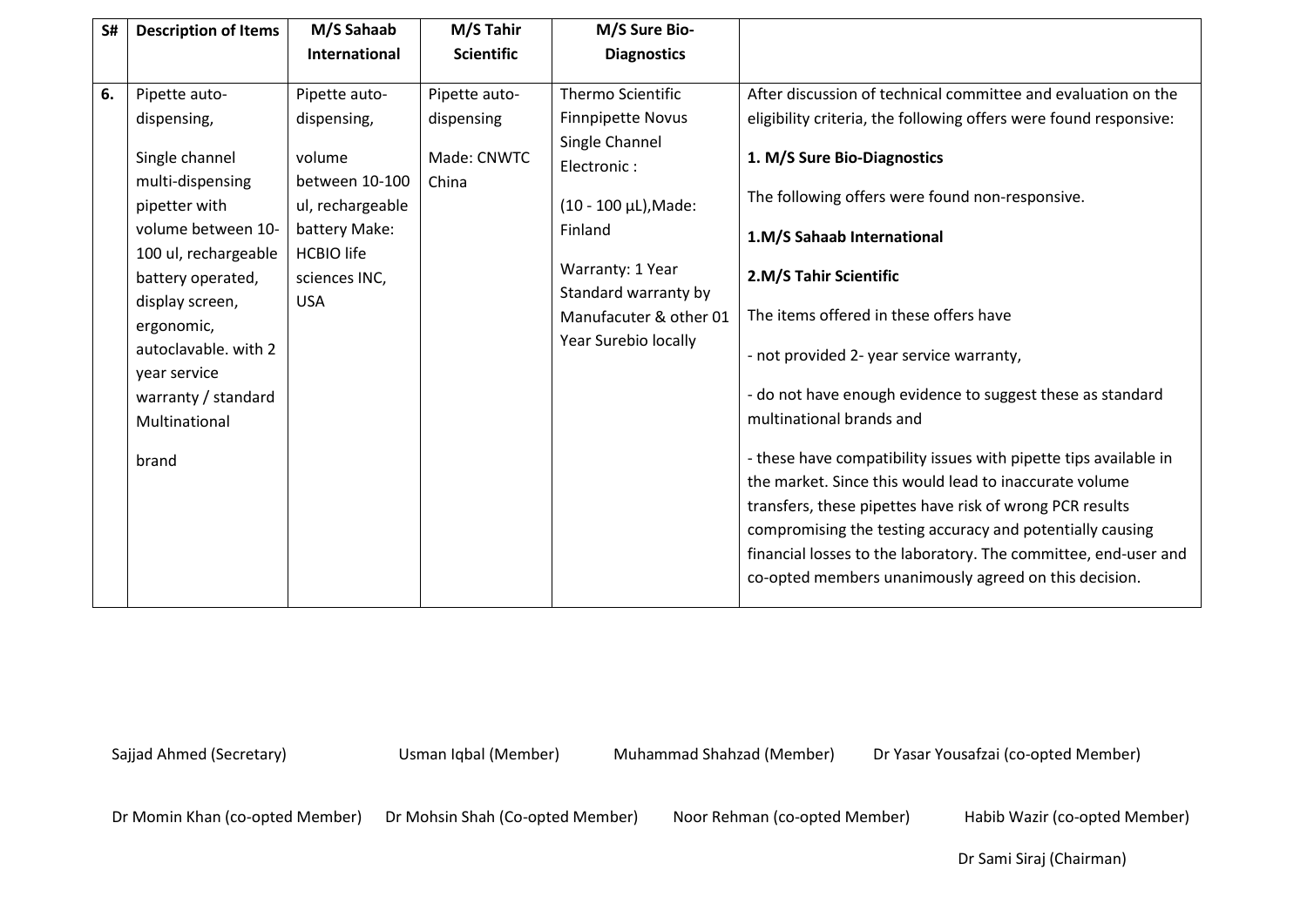| S# | <b>Description of Items</b>              | M/S Sahaab                      | M/S Molecular             | M/S Al-Qazi       | M/S Pakistan                     |                                                              |
|----|------------------------------------------|---------------------------------|---------------------------|-------------------|----------------------------------|--------------------------------------------------------------|
|    |                                          | International                   | <b>Biology</b>            | <b>Marketing</b>  | <b>Hospital &amp; Industrial</b> |                                                              |
|    |                                          |                                 |                           |                   | Laboratory                       |                                                              |
| 7. | 1-10 µl Pipette                          | 1-10 µl Pipette                 | Pipette                   | 1-10 µl Pipette   | 1-10 µl Pipette                  | After discussion of technical committee and evaluation       |
|    | Tips,                                    | Tips,                           | Tips,                     | Tips,             | Tips,                            | on the eligibility criteria, the following offers were found |
|    | 1-10 µl nuclease free 96 tips/Box.       | 1-10 µl nuclease free 96        | $0.1 - 10 \mu$            | 1-10 µl nuclease  | 0.1-10 µl Filter tips.           | responsive:                                                  |
|    | Barrier/filter. Starlab or equivalent.   | tips/Box. Barrier/filter        | Filter tips Cat# PTF-     | free 96 tips/Box. | Made: KIRGEN                     | M/S Sahaab International<br>1.                               |
|    | Compatible with Standard                 | Make: HCBIO life                | 10ul                      | Filter            |                                  | <b>M/S Molecular Biology</b><br>2.                           |
|    | <b>Multinational Brand</b>               | sciences INC, USA               | Polypropylene.            | Brand: ABD China  |                                  | 3.<br>M/S Al-Qazi Marketing                                  |
|    |                                          |                                 | Make: MBP Inc.            |                   |                                  | M/S Pakistan Hospital & Industrial Laboratory<br>4.          |
|    |                                          |                                 |                           |                   |                                  |                                                              |
| 8. | $20-200$ µl pipette tips,                | 20-200 µl pipette tips,         | pipette tips,             | 20-200 µl pipette | 20-200 µl Pipette                | After discussion of technical committee and evaluation       |
|    | 20-200 µl nuclease free 96 tips/Box.     | 20-200 µl nuclease free         | 1-200 $\mu$ I Filter tips | tips,             | Tips,                            | on the eligibility criteria, the following offers were found |
|    | Starlab or equivalent. Compatible        | 96 tips/Box. Make:              | Cat# PTF-200ul            | 20-200 µl         | 1-200 µl Filter tips.            | responsive:                                                  |
|    | with Standard Multinational Brand        | <b>HCBIO life sciences INC.</b> | Polypropylene.            | nuclease free 96  | Made: KIRGEN                     | M/S Shahab International                                     |
|    |                                          | <b>USA</b>                      | Make: MBP Inc.            | tips/Box. Filter  |                                  | M/S Molecular Biology<br>2.                                  |
|    |                                          |                                 |                           | Brand: ABD China  |                                  | M/S Al-Qazi Marketing<br>З.                                  |
|    |                                          |                                 |                           |                   |                                  | M/S Pakistan Hospital & Industrial Laboratory<br>4.          |
|    |                                          |                                 |                           |                   |                                  |                                                              |
| 9. | 100-1000 µl pipette tips,                | 100-1000 µl pipette             | pipette tips,             | 100-1000 µl       | 100-1000 µl Pipette              | After discussion of technical committee and evaluation       |
|    | 100-1000 µl pipette tips nuclease        | tips,                           | 100-1000 µl pipette       | pipette tips,     | Tips,                            | on the eligibility criteria, the following offers were found |
|    | free. Starlab or equivalent.             | 100-1000 µl pipette tips        | tips Filter tips Cat#     | 100-1000 µl       | 100-1000 µl Filter               | responsive:                                                  |
|    | <b>Compatible with Standard Pipettes</b> | nuclease free.                  | PTF-1000ul                | pipette tips      | tips.                            | <b>M/S Shahab International</b>                              |
|    | tips                                     | Make: HCBIO life                | Polypropylene             | nuclease free. 96 | Made: KIRGEN                     | M/S Molecular Biology<br>2.                                  |
|    |                                          | sciences INC, USA               | Make: MBP Inc.            | Tips/Box,         |                                  | M/S Al-Qazi Marketing<br>З.                                  |
|    |                                          |                                 |                           | Filter Brand: ABD |                                  | M/S Pakistan Hospital & Industrial Laboratory<br>4.          |
|    |                                          |                                 |                           | China             |                                  |                                                              |

Dr Momin Khan (co-opted Member) Dr Mohsin Shah (Co-opted Member) Noor Rehman (co-opted Member) Habib Wazir (co-opted Member)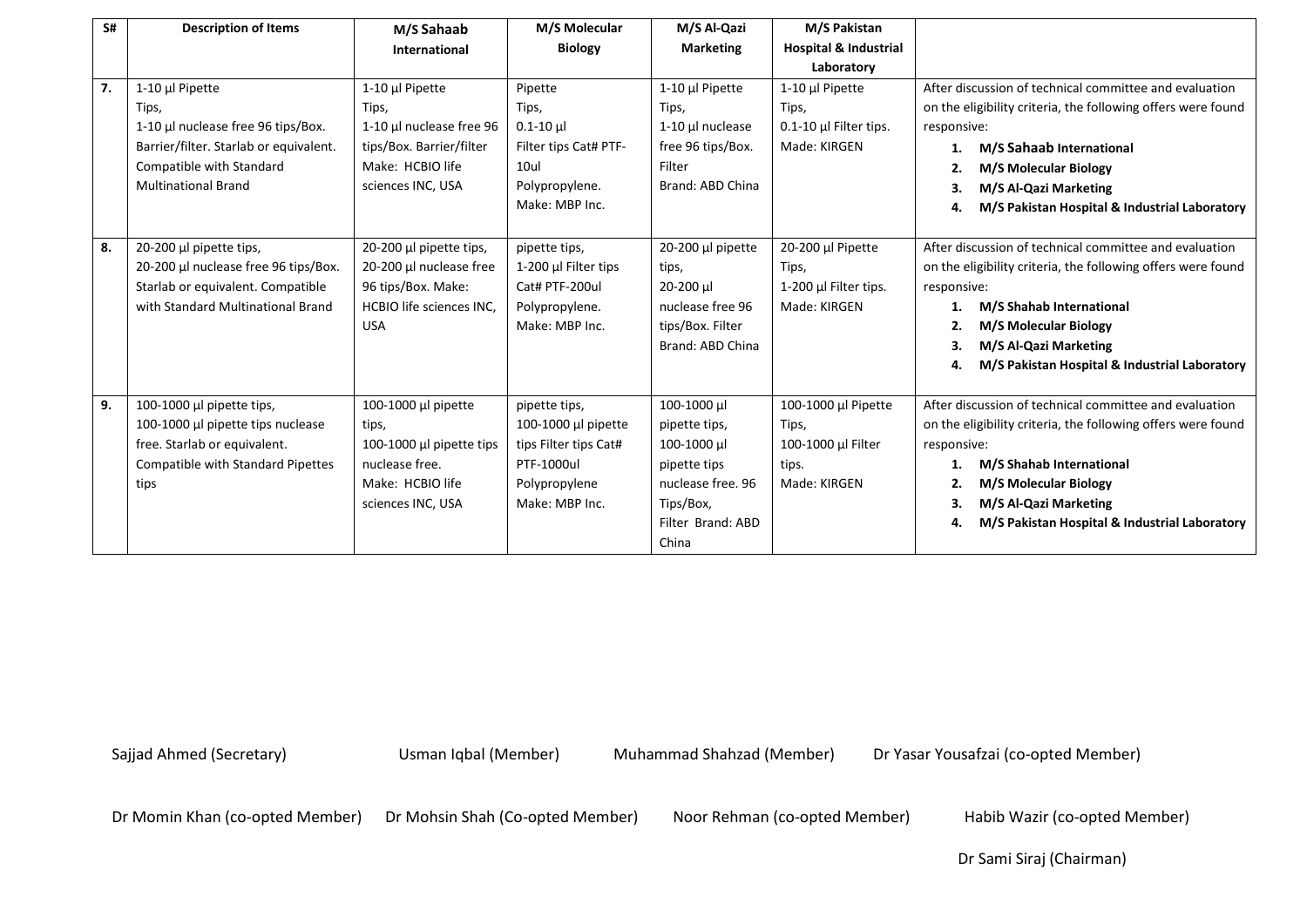| S#  | <b>Description of Items</b>       | M/S Sahaab           | M/S Tahir    | M/S Molecular          | M/S Al-Qazi Marketing        | M/S Pakistan                     | <b>Remarks</b>                              |
|-----|-----------------------------------|----------------------|--------------|------------------------|------------------------------|----------------------------------|---------------------------------------------|
|     |                                   | <b>International</b> | Scientific   | <b>Biology</b>         |                              | <b>Hospital &amp; Industrial</b> |                                             |
|     |                                   |                      |              |                        |                              | Laboratory                       |                                             |
| 10. | Eppendorf tubes,                  | Eppendorf tubes,     | Eppendorf    | Eppendorf tubes,       | Eppendorf tubes,             | Eppendorf Tubes 1.5              | After discussion of technical committee and |
|     | 1.5 ml nuclease free, leak        | 1.5 ml nuclease      | tubes,       | 1.5 ml Safeseal        | 1.5 ml nuclease              | ml.                              | evaluation on the eligibility criteria, the |
|     | proof, easy to use, stable        | free, leak proof,    | 1.5 ml 500   | MCT-Cat# MCT015        | free, with attached cap,     | 1.5 ml micro                     | following offers were found responsive:     |
|     | under low temperature and         | easy to use,         | pcs pack     | Make:                  | leak proof, easy to use,     | centrifuge tubes.                | 1. M/S Sahaab International                 |
|     | long duration storage.            | Make: HCBIO life     | Made:        | Polypropylene.         | stable under low             | Made: KIRGEN                     | M/S Tahir Scientific<br>2.                  |
|     | Eppendorf or equivalent           | sciences INC, USA    | <b>CNWTC</b> | Make: MBP Inc.         | temperature and long         |                                  | <b>M/S Molecular Biology</b><br>З.          |
|     |                                   |                      | China        |                        | duration storage.            |                                  | M/S Al-Qazi Marketing<br>4.                 |
|     |                                   |                      |              |                        | Brand: ABD China             |                                  | M/S Pakistan Hospital & Industrial<br>5.    |
|     |                                   |                      |              |                        |                              |                                  | Laboratory                                  |
| 11. | Eppendorf tubes,                  | Eppendorf tubes,     | Eppendorf    | Eppendorf tubes,       | Eppendorf tubes,             | Eppendorf Tubes 2.0              | After discussion of technical committee and |
|     | 2 ml nuclease free, leak proof,   | 2 ml nuclease        | tubes,       | 2 ml Safeseal MCT-     | 2 ml nuclease free, leak     | ml.                              | evaluation on the eligibility criteria, the |
|     | easy to use, stable under low     | free, leak proof,    | 2 ml 500 pcs | Cat# MCT020            | proof, easy to use,          | 2. ml micro centrifuge           | following offers were found responsive:     |
|     | temperature and long              | easy to use,         | pack         | Polypropylene.         | stable under low             | tubes.                           | M/S Sahaab International<br>1.              |
|     | duration storage. Eppendorf or    | Make: HCBIO life     | Made:        | Make: MBP Inc.         | temperature and long         | Made: KIRGEN                     | <b>M/S Tahir Scientific</b><br>2.           |
|     | equivalent                        | sciences INC, USA    | <b>CNWTC</b> |                        | duration storage.            |                                  | <b>M/S Molecular Biology</b><br>З.          |
|     |                                   |                      | China        |                        | Brand: ABD China             |                                  | M/S Al-Qazi Marketing<br>4.                 |
|     |                                   |                      |              |                        |                              |                                  | M/S Pakistan Hospital & Industrial<br>5.    |
|     |                                   |                      |              |                        |                              |                                  | Laboratory                                  |
| 12. | Cryovials,                        | Cryovials,           | Cryovials,   | Cryovials,             | Cryovials,                   | Cryovials,                       | After discussion of technical committee and |
|     |                                   |                      |              |                        |                              |                                  | evaluation on the eligibility criteria, the |
|     | 2 ml sterile, nuclease free, leak | 2 ml sterile,        | 2 ml 500     | $2.0$ ml               | 2 ml sterile, 1.8            | 2 <sub>m</sub>                   | following offers were found responsive:     |
|     | proof, resistant to cracks        | nuclease free,       | wells pack   |                        | <b>Graduation with</b>       | Made: KIRGEN                     |                                             |
|     | under low temperature.            | leak proof, Make:    | Made:        | Screwcap<br>Cat#SCT2ML | <b>External Thread Screw</b> |                                  | M/S Sahaab International<br>1.              |
|     | Eppendorf or equivalent           | <b>HCBIO</b> life    | CNWTC        |                        | Cap "0" ring, nuclease       |                                  | M/S Tahir Scientific<br>2.                  |
|     |                                   | sciences INC, USA    | China        | Polypropylene.         | free, leak proof,            |                                  | M/S Molecular Biology<br>3.                 |
|     |                                   |                      |              | Make: MBP Inc.         | resistant to cracks          |                                  | M/S Al-Qazi Marketing<br>4.                 |
|     |                                   |                      |              |                        | under low temperature.       |                                  | M/S Pakistan Hospital & Industrial<br>5.    |
|     |                                   |                      |              |                        | Brand: ABD China             |                                  | Laboratory                                  |
|     |                                   |                      |              |                        |                              |                                  |                                             |
| 13. | Cryobox,                          | Cryobox,             | Cryobox,     |                        | Cryobox,                     | Cryobox,                         | After discussion of technical committee and |
|     |                                   |                      |              |                        |                              |                                  | evaluation on the eligibility criteria, the |
|     | Plastic boxes with lid with 100   | Plastic boxes with   | Pastic boxes |                        | Plastic boxes with lid       |                                  | following offers were found responsive:     |
|     | wells suitable for storing        | lid with 100 wells   |              |                        | with 100 wells suitable      |                                  |                                             |

Dr Momin Khan (co-opted Member) Dr Mohsin Shah (Co-opted Member) Noor Rehman (co-opted Member) Habib Wazir (co-opted Member)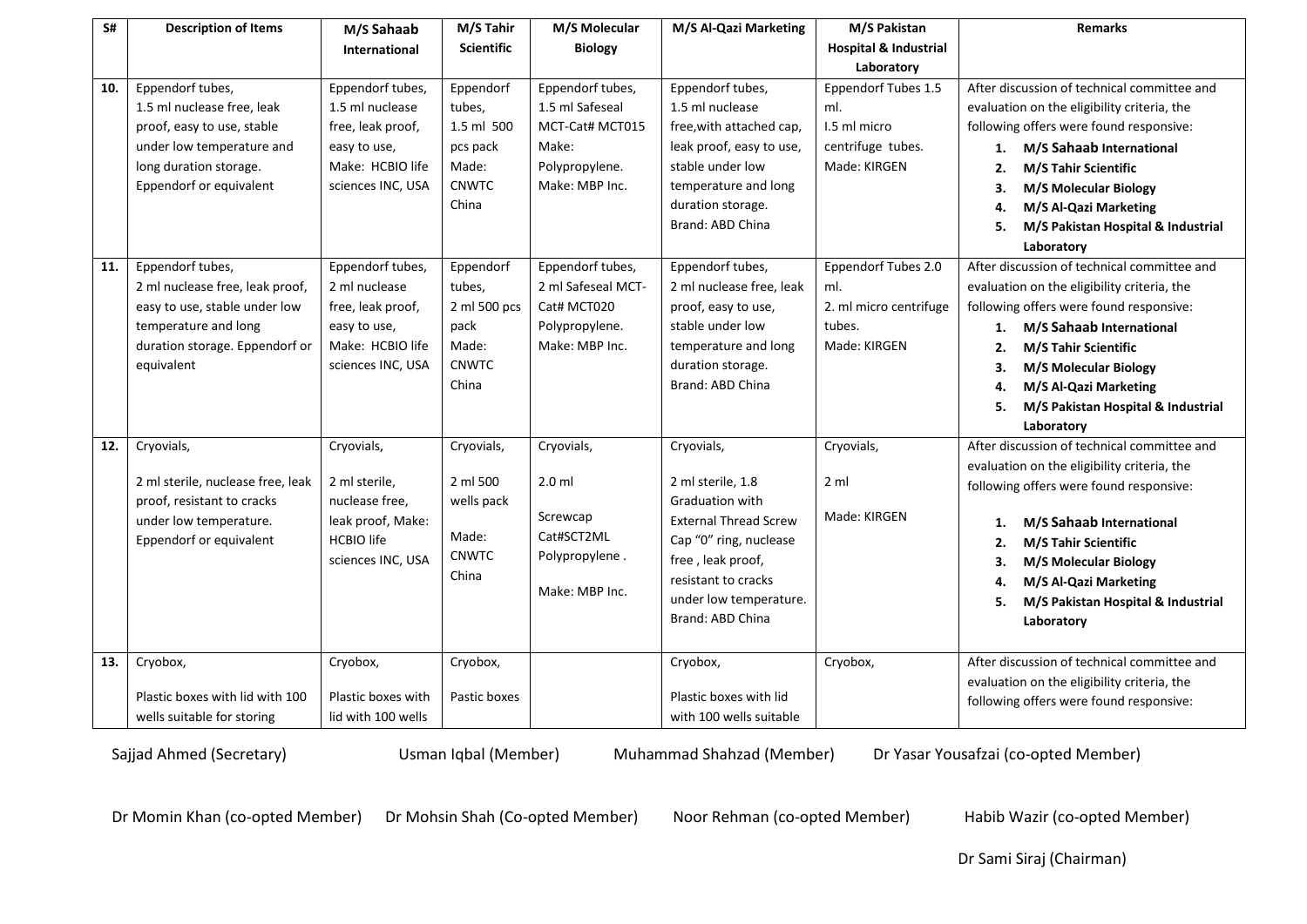| S# | <b>Description of Items</b>   | M/S Sahaab           | M/S Tahir    | M/S Molecular  | M/S Al-Qazi Marketing    | M/S Pakistan                     | <b>Remarks</b>                           |
|----|-------------------------------|----------------------|--------------|----------------|--------------------------|----------------------------------|------------------------------------------|
|    |                               | <b>International</b> | Scientific   | <b>Biology</b> |                          | <b>Hospital &amp; Industrial</b> |                                          |
|    |                               |                      |              |                |                          | Laboratory                       |                                          |
|    | cryovials or 1.5 ml Eppendorf | suitable for         | Made:        |                | for storing cryovials or | Storage Box                      | M/S Sahaab International<br>1.           |
|    | tubes/ Standard Size          | storing cryovials    | <b>CNWTC</b> |                | 1.5 ml Eppendorf         | Autioclavable.                   | M/S Tahir Scientific<br>2.               |
|    |                               | or 1.5 ml            | China        |                | tubes/ Standard Size     |                                  | M/S Al-Qazi Marketing<br>3.              |
|    |                               | Eppendorf tubes      |              |                |                          | Made: SPL Korea                  | M/S Pakistan Hospital & Industrial<br>4. |
|    |                               | Make: HCBIO life     |              |                | Make: China              |                                  | Laboratory                               |
|    |                               | sciences INC, USA    |              |                |                          |                                  |                                          |
|    |                               |                      |              |                |                          |                                  |                                          |

Dr Momin Khan (co-opted Member) Dr Mohsin Shah (Co-opted Member) Noor Rehman (co-opted Member) Habib Wazir (co-opted Member)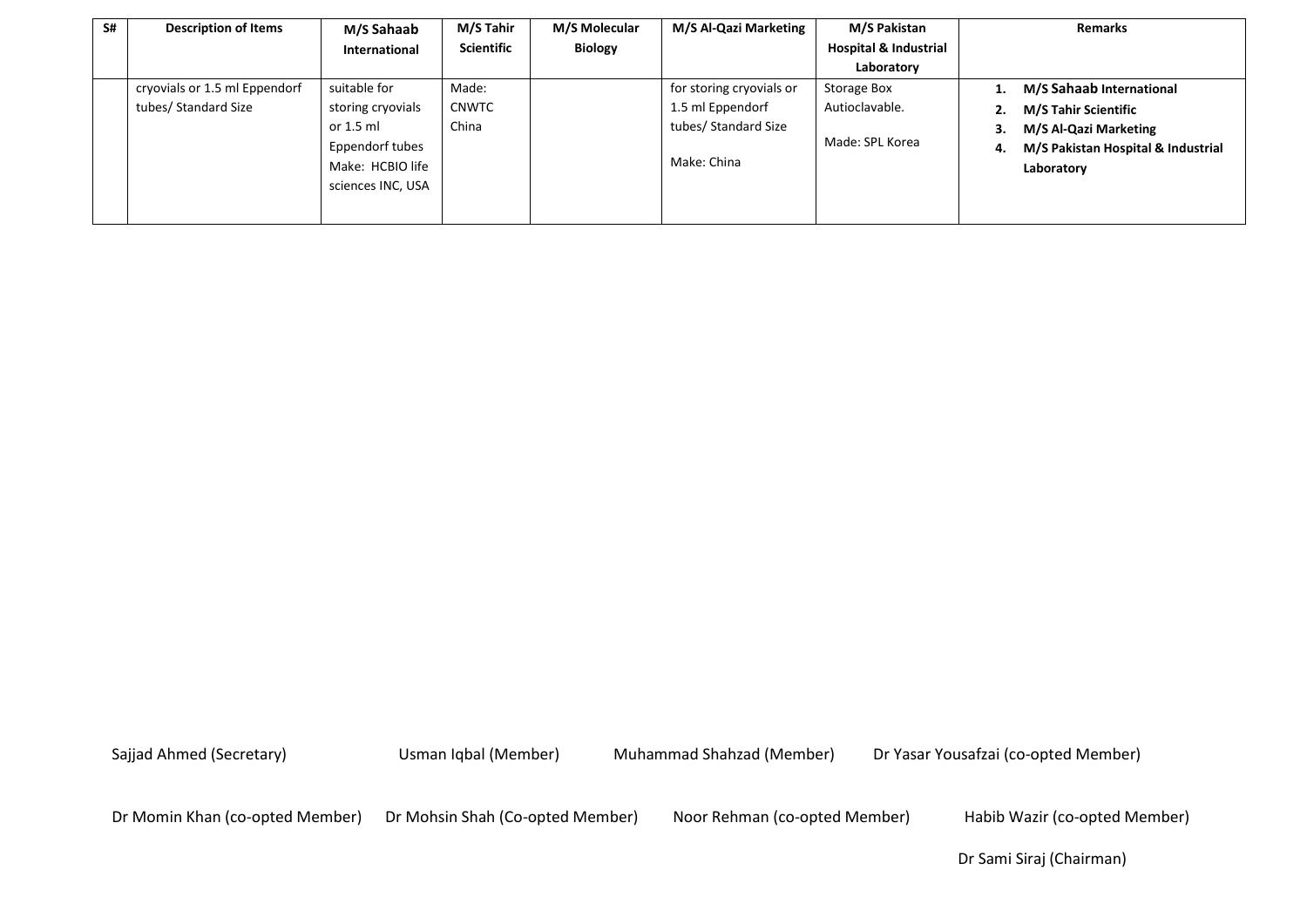| S#  | <b>Description of Items</b>     | M/S        | M/S Molecular Biology                 | M/S Pakistan         | M/S Global               | M/S The Biotech       | <b>Remarks</b>                              |
|-----|---------------------------------|------------|---------------------------------------|----------------------|--------------------------|-----------------------|---------------------------------------------|
|     |                                 | Sahaab     |                                       | Hospital &           | <b>Marketing</b>         |                       |                                             |
|     |                                 | Internatio |                                       | <b>Industrial</b>    |                          |                       |                                             |
|     |                                 | nal        |                                       | Laboratory           |                          |                       |                                             |
| 14. | <b>Automated RNA Extraction</b> | Automate   | Automated DNA/RNA                     | <b>Automated RNA</b> | <b>Automated RNA</b>     | <b>Big Fish</b>       | After discussion of technical committee     |
|     | Kit,                            | d RNA      | From any MicroBiome Sample.           | Extraction Kit,      | Extraction Kit,          | <b>Automated Rna</b>  | and evaluation on the eligibility criteria, |
|     | <b>Automated viral RNA</b>      | Extraction | ZYMO Research.                        | Nucleic acid         | (CE/IVD Marked)          | <b>Extraction Kit</b> | the following offers were found             |
|     | extraction kit compatible       | Kit,       | <b>Option 1.</b> Zymo BIOMICS RNA     | extraction           | We will manage           | Compatible with       | responsive:                                 |
|     | with use on Auto Extractor      | Made:      | Miniprep kitCat No.R201 50 Preps.     | kit(magnetic         | workload/day basis       | use on BIGFISH        | M/S Sahaab International                    |
|     | Hero 32. Must be supplied       | Ascend     | <b>Option 2.</b> ZymoBIOMICS MegaBead | bead method)         | and can be place 32-     | Auto Extraction.      | M/S Pakistan Hospital &<br>2.               |
|     | with all reagents such          | Hero 32    | RNA Kit kitCat No.R2137 & R2138       | compatible with      | 96 tests throughput      | Kit Contains all      | <b>Industrial Laboratory</b>                |
|     | as lysis buffer, proteinase     |            | 1X 96 Preps & 4 X 96 Preps.           | Hero 32 auto         | multiple systems to      | the reagent such      | <b>M/S Global Marketing</b><br>3.           |
|     | k, wash buffers and elution     |            | Option 3. ZymoBIOMICS DNA/RNA         | extraction           | achieve efficiency       | as lysis buffer       | The following offers were found non-        |
|     | buffer. CE/IVD marked.          |            | Miniprep kitCat No.R2002 50 Preps.    | system.              | Cat No. 665A46.          | protienase K,         | responsive.                                 |
|     | Short duration of               |            | option 4.ZymoBIOMICS. 96              | Made;                | Pack Size: 96 Test/Kits. | wash bufferand        | 1.M/S Molecular Biology                     |
|     | extraction (approx. 30          |            | MegaBead DNA/RNA Kit.Cat              | Luoyang Ascend       | Made: Taiwan             | elution buffer        | 2.M/S The Biotech                           |
|     | min) and long shelf life (1-    |            | No.R2135 & R2136                      | Biotechnology        | <b>Advanced Nanotech</b> | CE/IVD marked         | These are not as per the specifications     |
|     | year approx.)                   |            | 1X 96 Preps & 4 X 96 Preps.           | Co.CHINA             | Inc.Taiwan               | <b>HANGZHOU</b>       | advertised i.e Not Compatible with use on   |
|     |                                 |            |                                       |                      |                          | BigFish BVio-Tech     | Hero 32 auto extractor. The committee,      |
|     |                                 |            |                                       |                      |                          | Co. China             | end-user and co-opted members               |
|     |                                 |            |                                       |                      |                          |                       | unanimously agreed on this decision.        |

Dr Momin Khan (co-opted Member) Dr Mohsin Shah (Co-opted Member) Noor Rehman (co-opted Member) Habib Wazir (co-opted Member)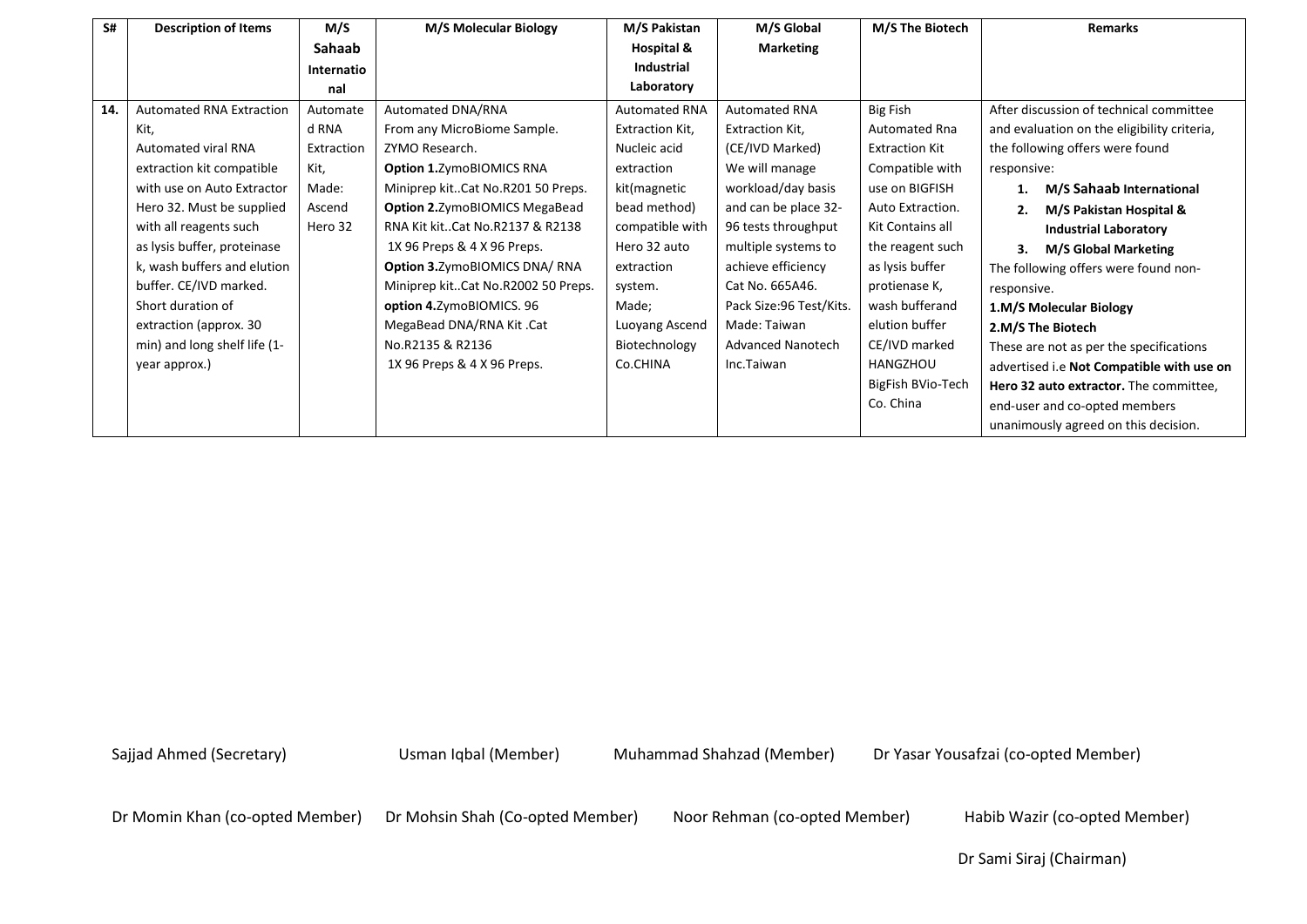| S#  | <b>Description of</b> | M/S Sahaab           | M/S              | M/S Pakistan Hospital  | M/S Global       | M/S The        | M/S            | <b>Remarks</b>                                               |
|-----|-----------------------|----------------------|------------------|------------------------|------------------|----------------|----------------|--------------------------------------------------------------|
|     | <b>Items</b>          | <b>International</b> | <b>Molecular</b> | & Industrial           | <b>Marketing</b> | <b>Biotech</b> | <b>Medilab</b> |                                                              |
|     |                       |                      | <b>Biology</b>   | Laboratory             |                  |                |                |                                                              |
| 15. | <b>PCR</b>            | <b>PCR</b>           | Quick            | PCR Amplification Kit, | <b>PCR</b>       | PCR-           | <b>PCR</b>     | After discussion of technical committee and evaluation       |
|     | Amplification         | Amplification        | SARS-CoV-        | Made;                  | Amplificatio     | Covid 19       | Amplifica      | on the eligibility criteria, the following offers were found |
|     | Kit,                  | <b>Gene Targets</b>  | 2 rRT-PCR        | Jiangsu CoWin          | n Kit,           | <b>RNA</b>     | tion Kit       | responsive:                                                  |
|     | TagMan                | aare ORF1a           | Option 1.        | Biotech.China          | (CE / IVD        | Amplifica      | Available      | M/S Sahaab International<br>1.                               |
|     | chemistry,            | and RdRp/N           | Cat              |                        | Marked, FDA      | tion Kits      | in 100         | <b>M/S Molecular Biology</b><br>2.                           |
|     | multiplex real-       | Gene                 | No.95132-        |                        | Approved)        | (Qualitati     | Test, 300      | Since M/S Molecular Biology has quoted multiple items,       |
|     | time PCR, high        | Make: Vela           | 100.             |                        | Cat No.          | ve)to be       | ,500           | and since as per the bidding document, If firm desires to    |
|     | primer                | Diagnostic           | Option 2.        |                        | 423720           | run on         | Test           | offer more than one rate, they should purchase               |
|     | efficiency and        | Singapore            | Cat              |                        | Made:            | ABI            |                | separate bidding documents, therefore, only the first        |
|     | high sensitivity.     |                      | No.95132-        |                        | Biomerieux,      | 7500Det        |                | option was considered.                                       |
|     | CE/IVD                |                      | 500              |                        | France           | ection         |                | M/S Pakistan Hospital & Industrial Laboratory<br>З.          |
|     | marked,               |                      | Option 3.        |                        |                  | system         |                | <b>M/S Global Marketing</b><br>4.                            |
|     | supplied with         |                      | Cat              |                        |                  | Singuway       |                | M/S The Biotech<br>5.                                        |
|     | positive and          |                      | No.95132-        |                        |                  | Biotech        |                | The following offers were found non-responsive.              |
|     | negative              |                      | 02K              |                        |                  | Inc.China      |                | 1.M/S Medilab                                                |
|     | controls. Must        |                      |                  |                        |                  |                |                | These are not as per the specifications advertised i.e       |
|     | be compatible         |                      |                  |                        |                  |                |                | Make of the kit not mentioned, country not mentioned         |
|     | with real-time        |                      |                  |                        |                  |                |                |                                                              |
|     | PCR equipment         |                      |                  |                        |                  |                |                |                                                              |
|     | ABI07500              |                      |                  |                        |                  |                |                |                                                              |

| S#                       | Description of    | M/S Sahaab           | M/S                  | M/S Al-Qazi Marketing     | M/S Pakistan Hospital &      | M/S Medilab                          |                                                           |
|--------------------------|-------------------|----------------------|----------------------|---------------------------|------------------------------|--------------------------------------|-----------------------------------------------------------|
|                          | Items             | <b>International</b> | Molecular            |                           | <b>Industrial Laboratory</b> |                                      |                                                           |
|                          |                   |                      | <b>Biology</b>       |                           |                              |                                      |                                                           |
| 16.                      | <b>PCR Strips</b> | <b>PCR</b> strips    | 0.2ml                | PCR Strips (0.2ml)        | PCR Strips (0.2ml)           | PCR Strips (0.2ml)                   | After discussion of technical committee and evaluation on |
|                          | (0.2ml)           | $(0.2ml)$ caps or    | <b>PCR Ultra</b>     | PCR strips of 8 tubes     | 0.2ml 8-strips tubes. With   | 1000Pcs / Pack,                      | the eligibility criteria, the following offers were found |
|                          | PCR strips of 8   | lids; nuclease       | strips Cat#          | $(0.2ml)$ each, with      | clear cap                    | Made/Brand Not                       | responsive:                                               |
|                          | tubes (0.2ml)     | free,                | PSTF-0.2ml           | separate Optical caps     | Made;KIRGEN                  | Mention                              | M/S Sahaab International                                  |
|                          | each, with        |                      | Polypropyen          | nuclease free, Brand: ABD |                              |                                      | <b>M/S Molecular Biology</b><br>z.                        |
|                          | separate caps     |                      | e.                   | China                     |                              |                                      | M/S Al Qazi Marketing                                     |
| Sajjad Ahmed (Secretary) |                   |                      | Usman Iqbal (Member) | Muhammad Shahzad (Member) |                              | Dr Yasar Yousafzai (co-opted Member) |                                                           |

Dr Momin Khan (co-opted Member) Dr Mohsin Shah (Co-opted Member) Noor Rehman (co-opted Member) Habib Wazir (co-opted Member)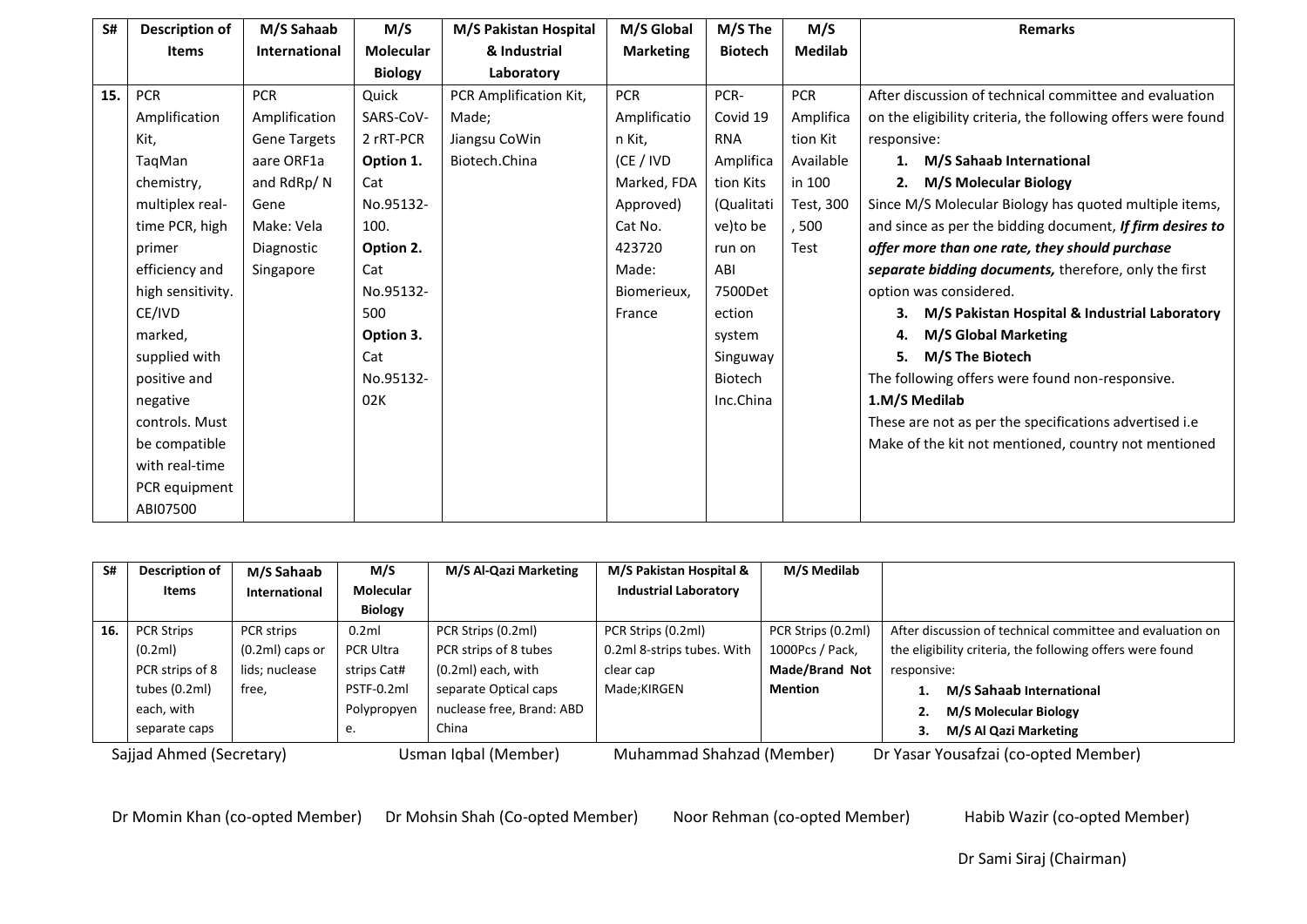| S#  | Description of    | M/S Sahaab        | M/S              | M/S Al-Qazi Marketing     | M/S Pakistan Hospital &      | M/S Medilab         |                                                             |
|-----|-------------------|-------------------|------------------|---------------------------|------------------------------|---------------------|-------------------------------------------------------------|
|     | <b>Items</b>      | International     | <b>Molecular</b> |                           | <b>Industrial Laboratory</b> |                     |                                                             |
|     |                   |                   | <b>Biology</b>   |                           |                              |                     |                                                             |
|     | or lids;          | Make: HCBIO       | Made: MBP        |                           |                              |                     | M/S Pakistan Hospital & Industrial Laboratory<br>4.         |
|     | nuclease free,    | life sciences     | Inc.             |                           |                              |                     | The following offers were found non-responsive.             |
|     | ambient, or       | INC, USA          |                  |                           |                              |                     | 1.M/S Medilab                                               |
|     | equivalent        |                   |                  |                           |                              |                     | These are not as per the specifications advertised i.e Make |
|     |                   |                   |                  |                           |                              |                     | of the kit not mentioned, country not mentioned             |
|     |                   |                   |                  |                           |                              |                     |                                                             |
|     |                   |                   |                  |                           |                              |                     |                                                             |
|     |                   |                   |                  |                           |                              |                     |                                                             |
| 17. | <b>PCR Strips</b> | <b>PCR Strips</b> | PCR Ultra        | PCR Strips (0.1ml)        | PCR Strips (0.1ml)           | <b>PCR Strips</b>   | After discussion of technical committee and evaluation on   |
|     | (0.1ml)           | (0.1ml)           | Strips           | PCR strips of 8 tubes     | 0.1ml 8 strips tubes with    | $(0.1ml)1000$ Pcs / | the eligibility criteria, the following offers were found   |
|     | PCR strips of 8   | PCR strips of 8   | (0.1ml)          | $(1.2ml)$ each, with      | clear cap.                   | Pack, 100 Packs     | responsive:                                                 |
|     | tubes $(0.1ml)$   | tubes $(0.1ml)$   | Cat# PSTF-       | separate Optical caps     | Made.KIRGEN                  |                     | M/S Sahaab International<br>5.                              |
|     | each, with        | each, with        | 0.2ml            | nuclease free, Brand: ABD |                              |                     | <b>M/S Molecular Biology</b><br>6.                          |
|     | separate caps     | separate          | Polypropyen      | China                     |                              |                     | M/S Al Qazi Marketing<br>7.                                 |
|     | or lids;          | Make: HCBIO       | e.               |                           |                              |                     | M/S Pakistan Hospital & Industrial Laboratory<br>8.         |
|     | nuclease free.    | life sciences     | Made.MBP         |                           |                              |                     | The following offers were found non-responsive.             |
|     | ambient, or       | INC, USA          | Inc.             |                           |                              |                     | 1.M/S Medilab                                               |
|     | equivalent        |                   |                  |                           |                              |                     | These are not as per the specifications advertised i.e Make |
|     |                   |                   |                  |                           |                              |                     | of the kit not mentioned, make/country not mentioned        |

Dr Momin Khan (co-opted Member) Dr Mohsin Shah (Co-opted Member) Noor Rehman (co-opted Member) Habib Wazir (co-opted Member)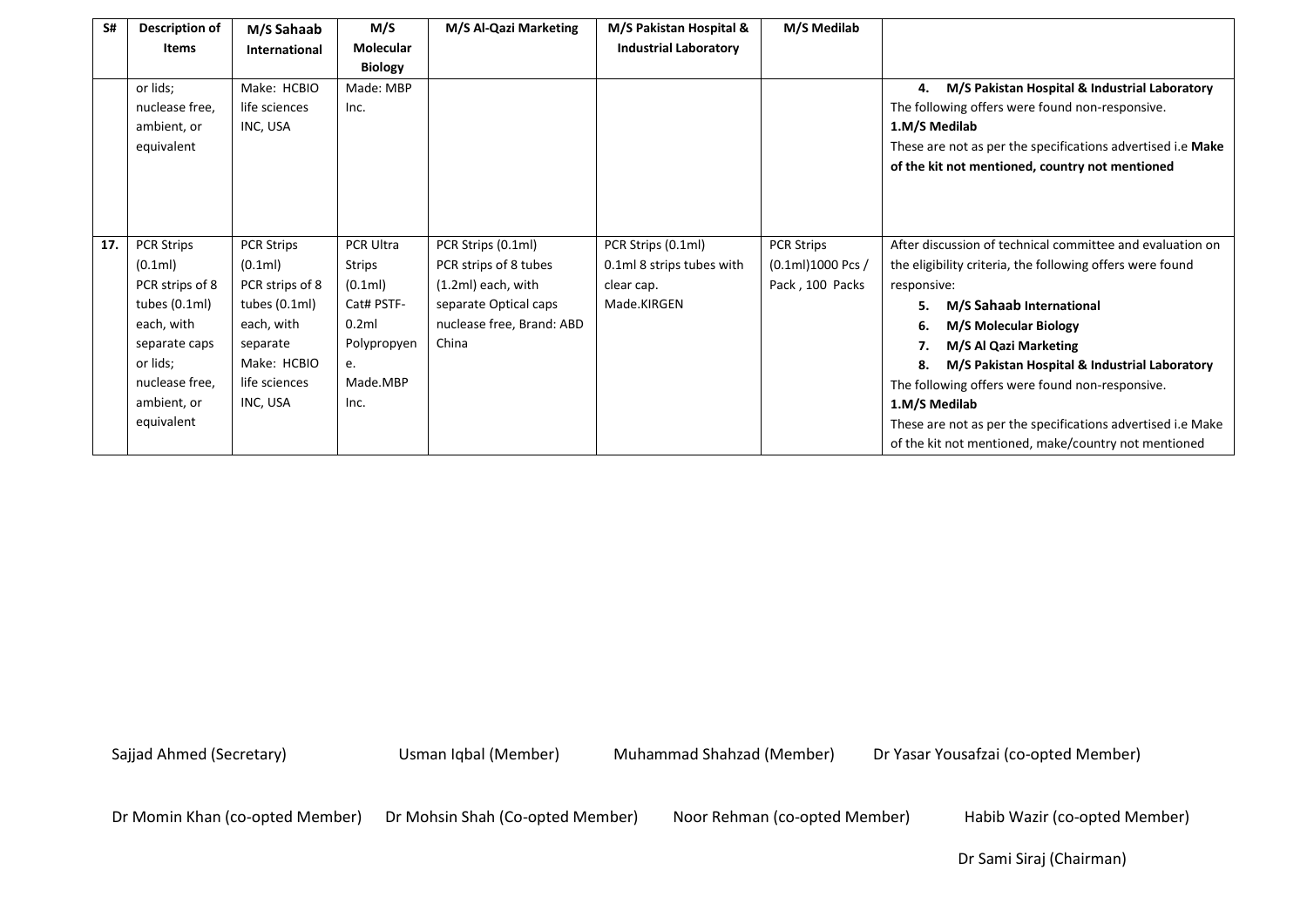| S#  | <b>Description of Items</b>                                                                                                                               | M/S Sahaab                                                                                                                      | M/S Al-Qazi Marketing                                                                                                                                                                                               | M/S Musaji Adam                                       |                                                                                                                                                                                                                                                                                                                                                                                                                                                                                                           |
|-----|-----------------------------------------------------------------------------------------------------------------------------------------------------------|---------------------------------------------------------------------------------------------------------------------------------|---------------------------------------------------------------------------------------------------------------------------------------------------------------------------------------------------------------------|-------------------------------------------------------|-----------------------------------------------------------------------------------------------------------------------------------------------------------------------------------------------------------------------------------------------------------------------------------------------------------------------------------------------------------------------------------------------------------------------------------------------------------------------------------------------------------|
|     |                                                                                                                                                           | <b>International</b>                                                                                                            |                                                                                                                                                                                                                     |                                                       |                                                                                                                                                                                                                                                                                                                                                                                                                                                                                                           |
| 18. | Biohazards Bags,<br>30-50 Liters, leak proof,<br>high strength,<br>autoclavable, colour<br>coded (red, yellow,<br>black), with biohazard<br>sign printed. | Biohazards Bags,<br>0-50 Liters, leak proof,<br>high strength,<br>autoclavable, Make:<br>HCBIO life sciences INC,<br><b>USA</b> | Biohazards Bags,<br>Option 1.<br>30 Liters, leak proof, high strength,<br>autoclavable, colour coded (red,<br>yellow, black), with biohazard sign<br>printed.<br>Option 2.<br>30 Liters, leak proof, high strength. | Autoclavable Bags<br>18*24<br>(100 Pcs)<br>Local made | After discussion of technical<br>committee and evaluation on the<br>eligibility criteria, the following<br>offers were found responsive:<br>M/S Sahaab International<br>1.<br>M/S Musa ji Adam<br>2.<br><b>M/S Qazi Marketing</b><br>3.<br>Since M/S Qazi Marketing has<br>quoted multiple items, and since as<br>per the bidding document, If firm<br>desires to offer more than one<br>rate, they should purchase<br>separate bidding documents,<br>therefore, only the first option was<br>considered. |

Dr Momin Khan (co-opted Member) Dr Mohsin Shah (Co-opted Member) Noor Rehman (co-opted Member) Habib Wazir (co-opted Member)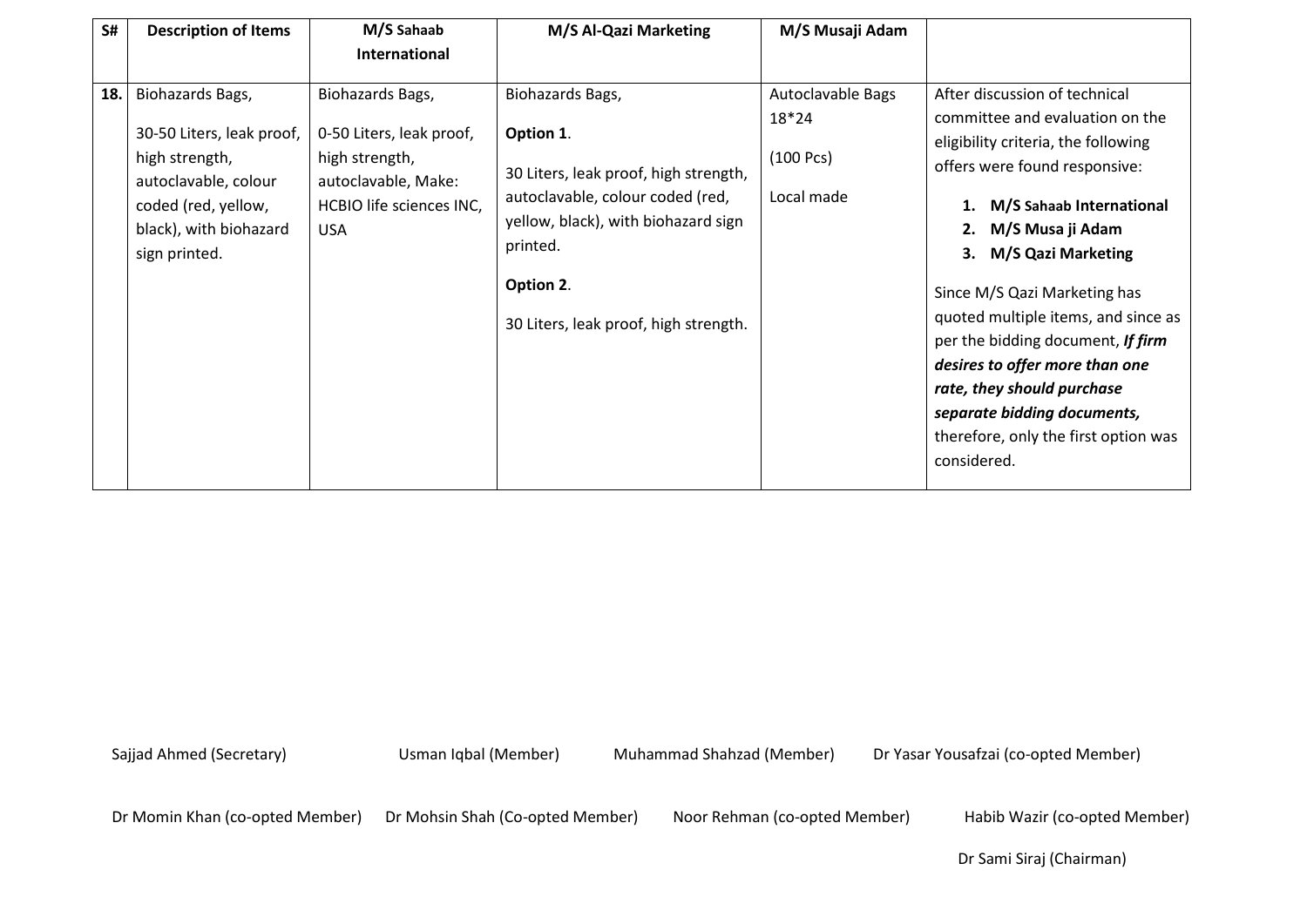|                                                                                                                               |                                                                                                           | M/S                                               | M/S Al-Qazi                                                                                                           | M/S Pakistan                                                                                                      | M/S                                                          | <b>Remarks</b>                                                                                                                                                                                                                                                                                                     |
|-------------------------------------------------------------------------------------------------------------------------------|-----------------------------------------------------------------------------------------------------------|---------------------------------------------------|-----------------------------------------------------------------------------------------------------------------------|-------------------------------------------------------------------------------------------------------------------|--------------------------------------------------------------|--------------------------------------------------------------------------------------------------------------------------------------------------------------------------------------------------------------------------------------------------------------------------------------------------------------------|
| of Items                                                                                                                      | <b>Internation</b>                                                                                        | <b>Tahir</b>                                      | <b>Marketing</b>                                                                                                      | Hospital &                                                                                                        | Musaji                                                       |                                                                                                                                                                                                                                                                                                                    |
|                                                                                                                               | al                                                                                                        | <b>Scientific</b>                                 |                                                                                                                       | <b>Industrial</b>                                                                                                 | Adam                                                         |                                                                                                                                                                                                                                                                                                                    |
|                                                                                                                               |                                                                                                           |                                                   |                                                                                                                       | Laboratory                                                                                                        |                                                              |                                                                                                                                                                                                                                                                                                                    |
| Sample<br>rack,<br>Plastic, 96<br>well<br>positions,<br>suitable for<br>Eppendorf<br>tubes/cryovi<br>als,<br>autoclavabl<br>e | Sample<br>rack,<br>Plastic, 96<br>well<br>positions<br>Make:<br><b>HCBIO</b> life<br>sciences<br>INC, USA | Sample<br>rack,<br>Made:<br><b>CNWTC</b><br>China | Sample rack,<br>Plastic, 96<br>well<br>positions,<br>suitable for<br>Eppendorf<br>tubes<br>Autoclavable<br>Make China | Sample rack,<br>Microtube Rack<br>Autoclavable<br>5X 16(80 Holes)<br>capacity<br>Made: SPL Life<br>Sciences.KOREA | Sample<br>rack,<br>Cat No.<br>616001<br>Made:Nes<br>t, China | After discussion of technical committee and evaluation on the<br>eligibility criteria, the following offers were found responsive:<br>M/S Sahaab International<br><b>M/S Tahir Scientific</b><br>2.<br>M/S Al Qazi Marketing<br>3.<br>M/S Pakistan Hospital & Industrial Laboratory<br>4.<br>5.<br>M/S Musaji Adam |
|                                                                                                                               |                                                                                                           |                                                   |                                                                                                                       |                                                                                                                   |                                                              |                                                                                                                                                                                                                                                                                                                    |

Dr Momin Khan (co-opted Member) Dr Mohsin Shah (Co-opted Member) Noor Rehman (co-opted Member) Habib Wazir (co-opted Member)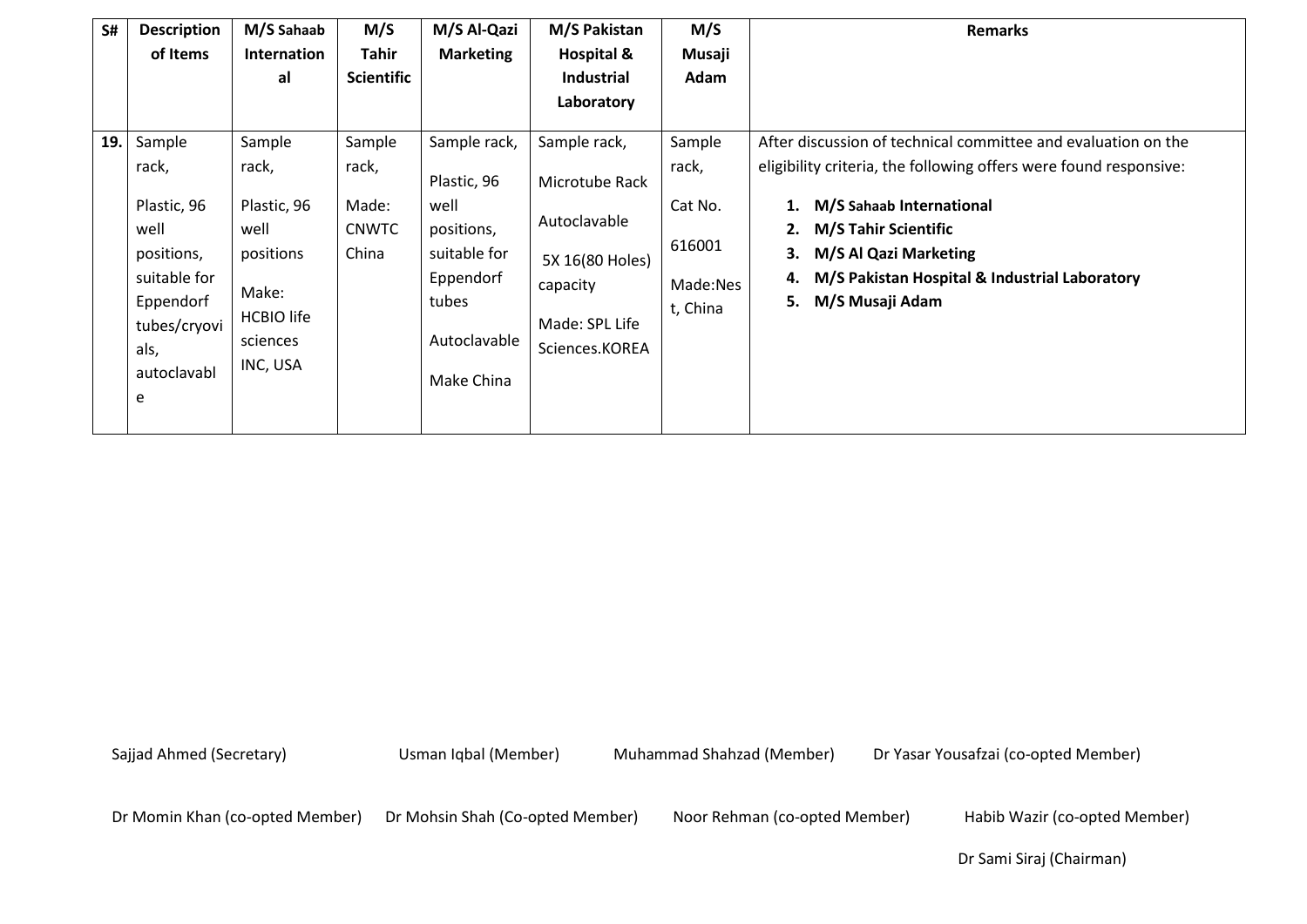| S#  | <b>Description</b><br>of Items                                     | M/S Sahaab<br>Internation<br>al                                                                                          | M/S<br><b>Tahir</b><br><b>Scientific</b>          | M/S<br><b>Molecular</b><br><b>Biology</b>                                                             | $M/S$ Al-<br>Qazi<br><b>Marketin</b>                                                              | M/S Pakistan<br><b>Hospital &amp;</b><br><b>Industrial</b>                                           | M/S<br>Musaji<br>Adam                                                             |                                                                                                                                                                                                                                                                                                                                                                      |
|-----|--------------------------------------------------------------------|--------------------------------------------------------------------------------------------------------------------------|---------------------------------------------------|-------------------------------------------------------------------------------------------------------|---------------------------------------------------------------------------------------------------|------------------------------------------------------------------------------------------------------|-----------------------------------------------------------------------------------|----------------------------------------------------------------------------------------------------------------------------------------------------------------------------------------------------------------------------------------------------------------------------------------------------------------------------------------------------------------------|
|     |                                                                    |                                                                                                                          |                                                   |                                                                                                       | g                                                                                                 | Laboratory                                                                                           |                                                                                   |                                                                                                                                                                                                                                                                                                                                                                      |
| 20. | Falcon tube,<br>15 ml,<br>graduated,<br>crack proof,<br>leak proof | Falcon tube,<br>15 ml,<br>graduated,<br>crack proof,<br>leak proof<br>Make:<br><b>HCBIO</b> life<br>sciences<br>INC, USA | Falcon<br>tube,<br>Made:<br><b>CNWTC</b><br>China | Falcon<br>tube,<br>15 ml,<br>Cat# PSTF-<br>015ml<br>Natural<br>Polypropy<br>ene.<br>Made.MB<br>P Inc. | Falcon<br>tube,<br>15 ml,<br>graduate<br>d, crack<br>proof,<br>leak<br>proof<br>Make:<br>Nest-USA | Falcon tube,<br>Conical<br>Tubes(15<br>ml)(racked)<br>Ambion a<br>product of<br>Thermo<br>Fisher USA | Falcon<br>tube,<br>$SCT-15$<br>ml, 25-S<br>(500)<br>Pcs)<br>Axygen,<br><b>USA</b> | After discussion of technical committee and<br>evaluation on the eligibility criteria, the following<br>offers were found responsive:<br>M/S Sahaab International<br>1.<br><b>M/S Tahir Scientific</b><br>2.<br><b>M/S Molecular Biology</b><br>3.<br>M/S Al Qazi Marketing<br>4.<br>M/S Pakistan Hospital & Industrial<br>5.<br>Laboratory<br>M/S Musaji Adam<br>6. |

Dr Momin Khan (co-opted Member) Dr Mohsin Shah (Co-opted Member) Noor Rehman (co-opted Member) Habib Wazir (co-opted Member)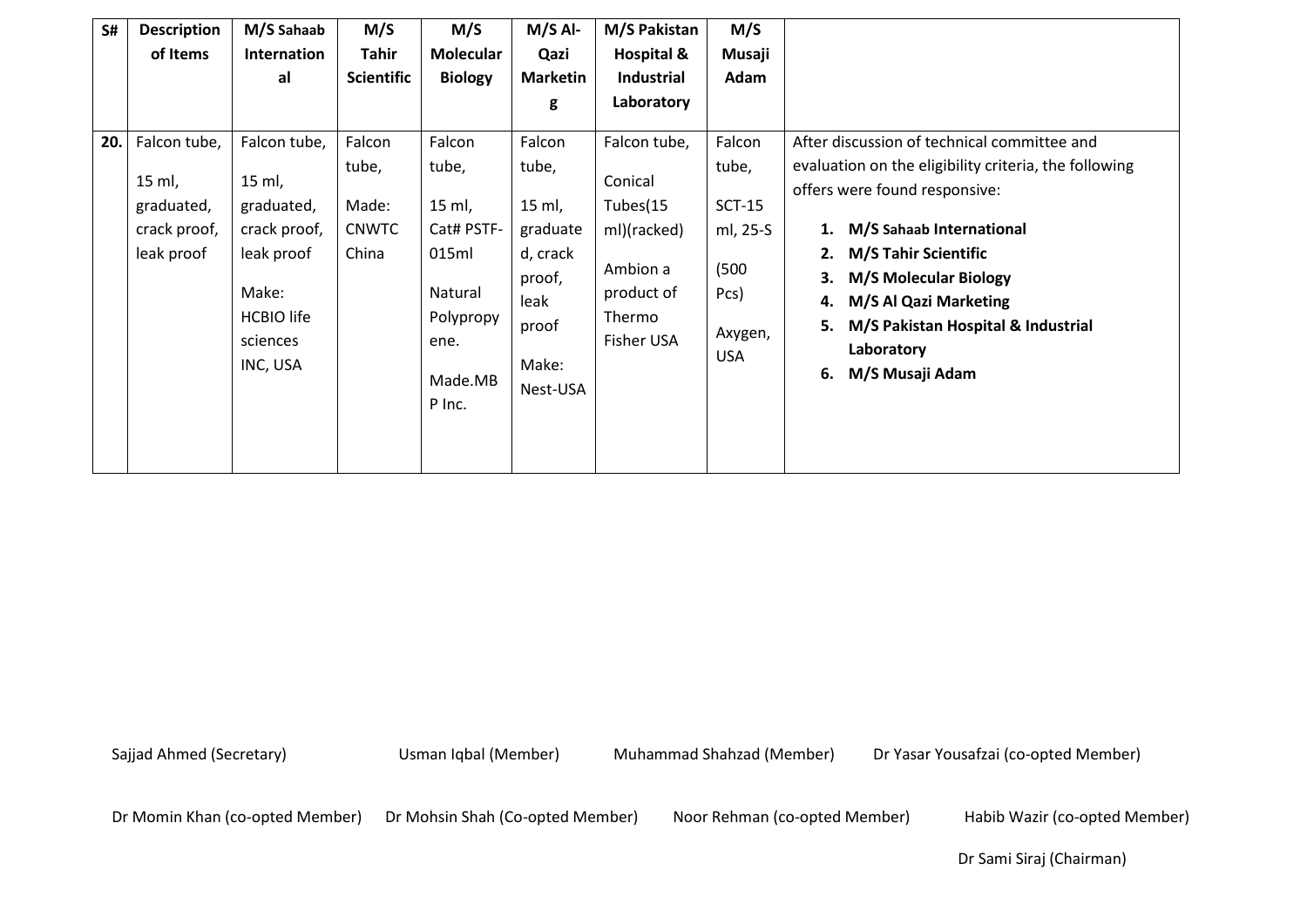| S#  | <b>Description</b> | M/Sahaab                                                     | M/S                                                                            | M/S Al-                                                   | M/S Pakistan                                                               | M/S                                                      | M/S                               | <b>Remarks</b>                                                                                                                                                                                                                         |
|-----|--------------------|--------------------------------------------------------------|--------------------------------------------------------------------------------|-----------------------------------------------------------|----------------------------------------------------------------------------|----------------------------------------------------------|-----------------------------------|----------------------------------------------------------------------------------------------------------------------------------------------------------------------------------------------------------------------------------------|
|     | of Items           | Internation                                                  | <b>Molecular</b>                                                               | Qazi                                                      | <b>Hospital &amp;</b>                                                      | Musaji                                                   | <b>Medil</b>                      |                                                                                                                                                                                                                                        |
|     |                    | al                                                           | <b>Biology</b>                                                                 | <b>Marketin</b>                                           | <b>Industrial</b>                                                          | Adam                                                     | ab                                |                                                                                                                                                                                                                                        |
|     |                    |                                                              |                                                                                | g                                                         | Laboratory                                                                 |                                                          |                                   |                                                                                                                                                                                                                                        |
| 21. | PCR Plate,         | PCR Plate,                                                   | PCR Plate,                                                                     | <b>PCR</b>                                                | PCR Plate,                                                                 | <b>PCR</b>                                               | <b>PCR</b>                        | After discussion of technical committee and evaluation on the                                                                                                                                                                          |
|     | 96-well PCR        | 96-well PCR                                                  | 96-well                                                                        | Plate,                                                    | Optical 96-                                                                | Plate,                                                   | Strips(                           | eligibility criteria, the following offers were found responsive:                                                                                                                                                                      |
|     | plates             | plates<br>Make:<br><b>HCBIO</b> life<br>sciences<br>INC, USA | Skirted<br>Cat#<br><b>PPL96S-50</b><br>Natural<br>Polypropy<br>ene.<br>Made.MB | 96-well<br><b>PCR</b><br>plates<br>Make:<br>Extragen<br>e | well Reaction<br>plates.<br><b>ABI Product</b><br>of Thermo<br>Fisher USA. | Cat No.<br>701001<br>100 Pcs,<br>Made:N<br>est,<br>China | 0.1<br>ml)<br>1000<br>pcs<br>pack | M/S Sahaab International<br>1.<br>2. M/S Molecular Biology<br>M/S Al Qazi Marketing<br>3.<br>M/S Pakistan Hospital & Industrial Laboratory<br>4.<br>5.<br>M/S Musaji Adam<br>The following was found not responsive:<br>1. M/S Medilab |
|     |                    |                                                              | P Inc.                                                                         |                                                           |                                                                            |                                                          |                                   | Justification: Make, model and country not mentioned.                                                                                                                                                                                  |

Dr Momin Khan (co-opted Member) Dr Mohsin Shah (Co-opted Member) Noor Rehman (co-opted Member) Habib Wazir (co-opted Member)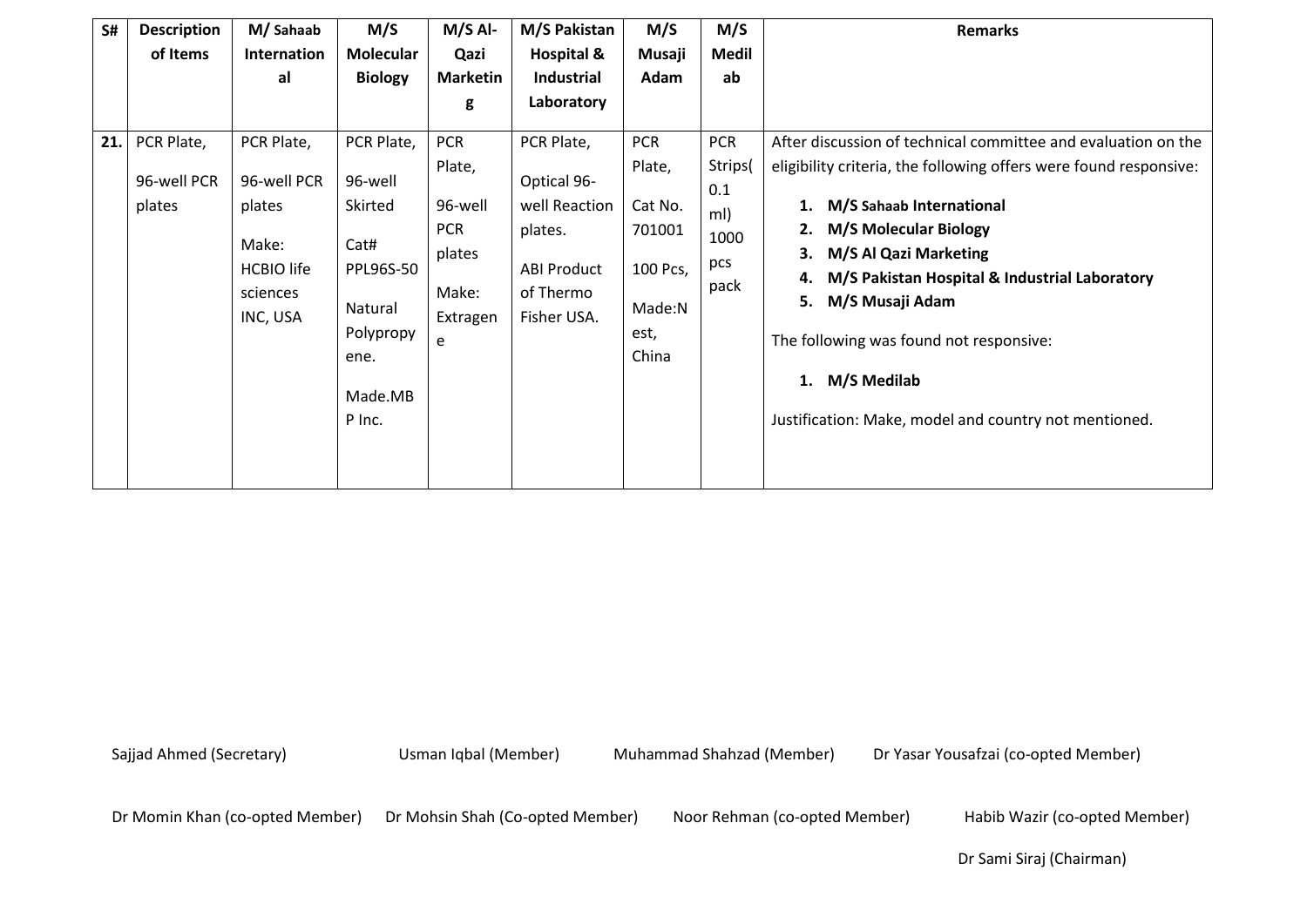| S#  | <b>Description</b>                               | <b>M/S Molecular</b>                                                           | M/S Pakistan Hospital &                                                            | M/S Musaji Adam                                                        | <b>Remarks</b>                                                                                                                                                                                                                                                 |
|-----|--------------------------------------------------|--------------------------------------------------------------------------------|------------------------------------------------------------------------------------|------------------------------------------------------------------------|----------------------------------------------------------------------------------------------------------------------------------------------------------------------------------------------------------------------------------------------------------------|
|     | of Items                                         | <b>Biology</b>                                                                 | <b>Industrial Laboratory</b>                                                       |                                                                        |                                                                                                                                                                                                                                                                |
| 22. | Adhesive<br>film,<br>Optical<br>adhesive<br>film | <b>Adhesive Sealing</b><br>film-ASF-100 Natural<br>Polyester.<br>Made.MBP Inc. | Adhesive film,<br>Adhesive PCR Plate seals<br>Made:Thermo Fisher<br>Scientific USA | Adhesive film for PCR Plate<br>PCR-SP<br>100 Films<br>Made:Axygen, USA | After discussion of technical committee and<br>evaluation on the eligibility criteria, the following<br>offers were found responsive:<br><b>M/S Molecular Biology</b><br>1.<br>M/S Pakistan Hospital & Industrial<br>2.<br>Laboratory<br>M/S Musaji Adam<br>3. |

| S# | <b>Description of Items</b>                                               | <b>Remarks</b>       |
|----|---------------------------------------------------------------------------|----------------------|
|    | 23. Head Cover, Disposable/ Surgical with good elastic band for firm grip | Not quoted by anyone |

| S#  | <b>Description of Items</b>                                                                                                                     | M/S Al-Qazi Marketing                                                       | <b>Remarks</b>                                                                                                                        |
|-----|-------------------------------------------------------------------------------------------------------------------------------------------------|-----------------------------------------------------------------------------|---------------------------------------------------------------------------------------------------------------------------------------|
| 24. | Dungarees, Disposable, water-resistant, non-woven<br>fabric of medium quality, convenient to don and doff.<br>Three sizes (Small Medium, Large) | Dungarees, White Color, Disposable,<br>water-resistant, non-woven fabric of | After discussion of technical committee and<br>evaluation on the eligibility criteria, the following<br>offers were found responsive: |
|     | Sajjad Ahmed (Secretary)<br>Usman Iqbal (Member)                                                                                                | Muhammad Shahzad (Member)                                                   | Dr Yasar Yousafzai (co-opted Member)                                                                                                  |

Dr Momin Khan (co-opted Member) Dr Mohsin Shah (Co-opted Member) Noor Rehman (co-opted Member) Habib Wazir (co-opted Member)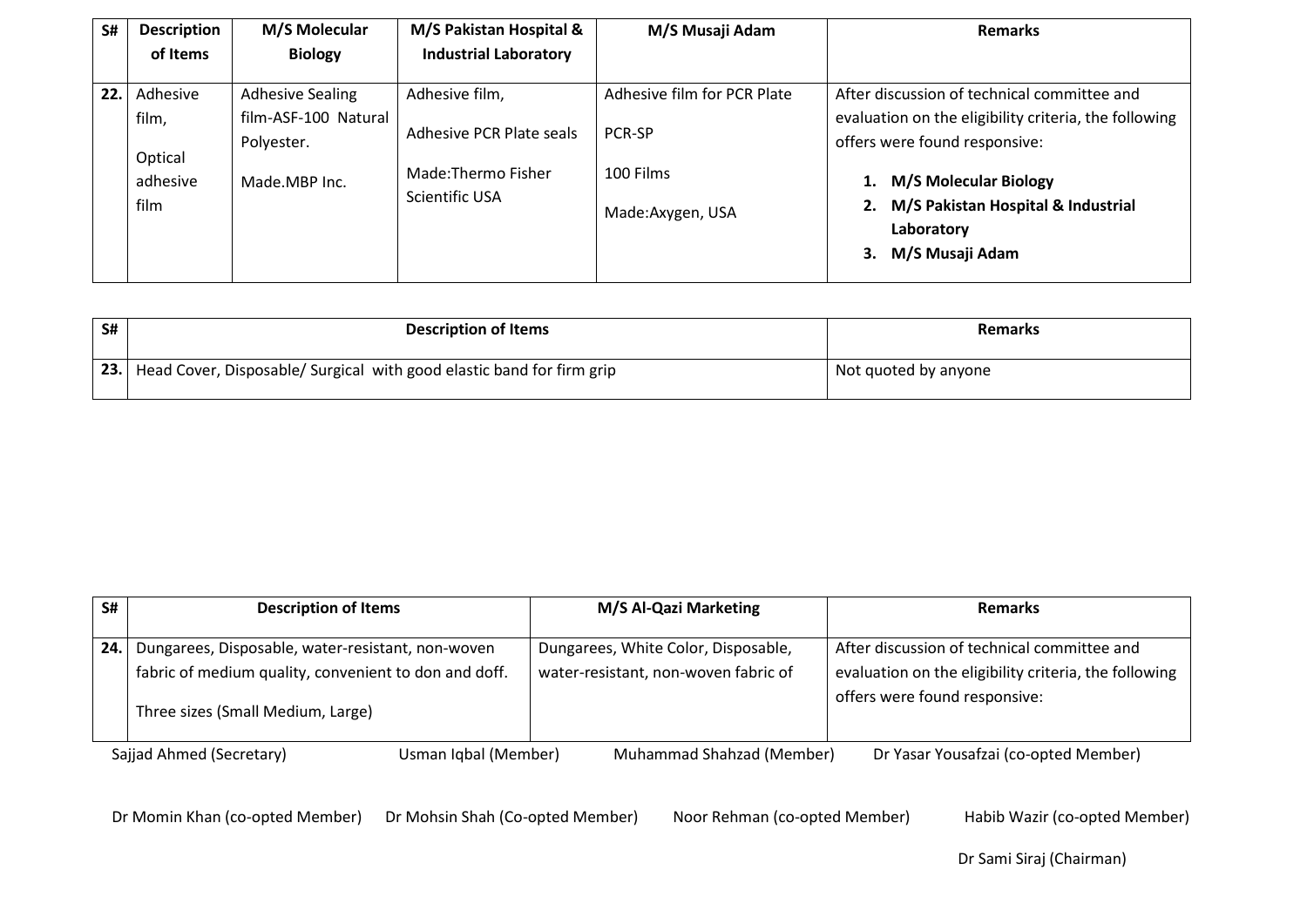| S# | <b>Description of Items</b> | M/S Al-Qazi Marketing                                                                             | <b>Remarks</b>           |
|----|-----------------------------|---------------------------------------------------------------------------------------------------|--------------------------|
|    |                             | medium quality, convenient to don and<br>doff.<br>Three sizes (Small Medium, Large)<br>Made: Pakl | 1. M/S Al Qazi Marketing |

Dr Momin Khan (co-opted Member) Dr Mohsin Shah (Co-opted Member) Noor Rehman (co-opted Member) Habib Wazir (co-opted Member)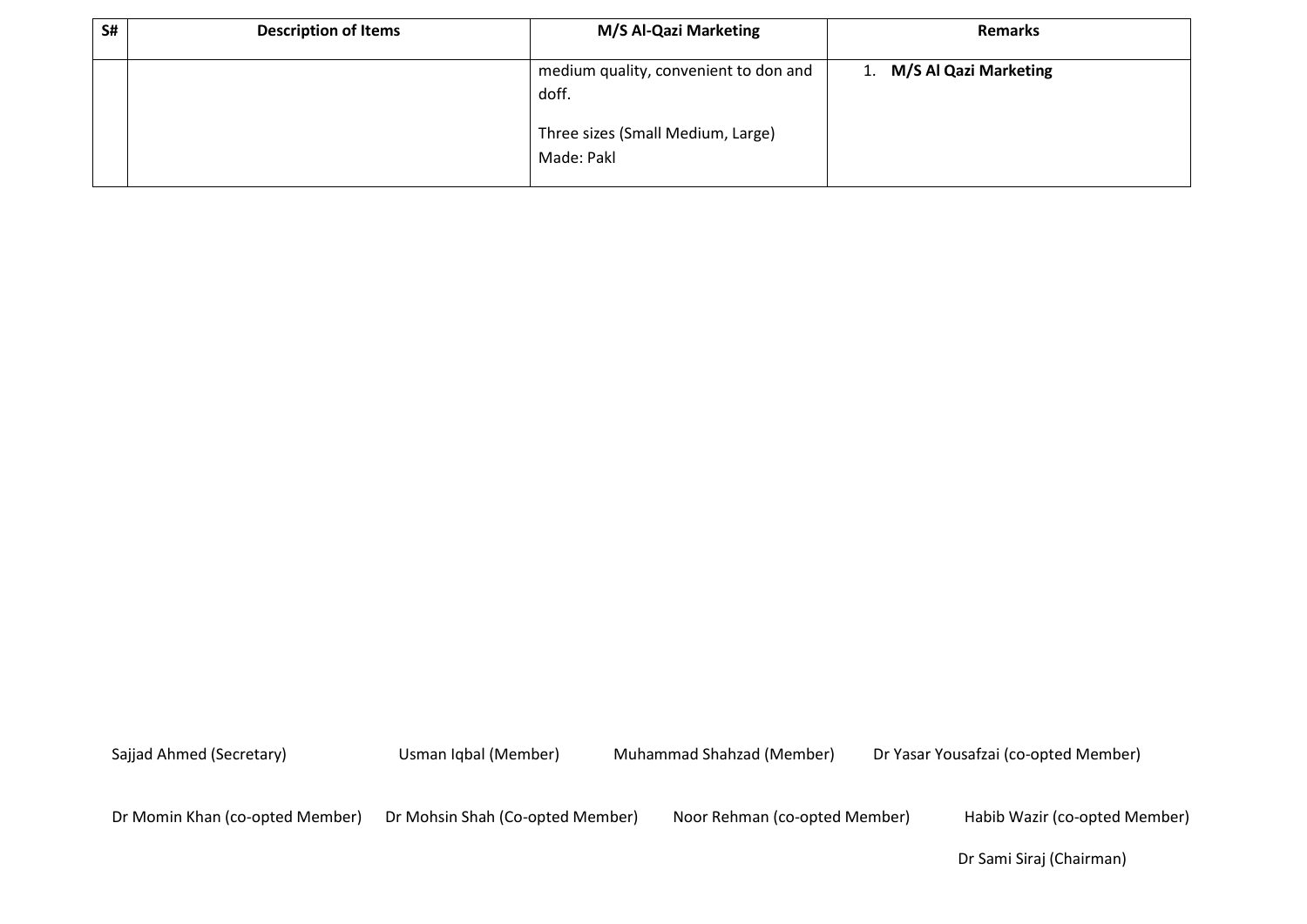| S#  | <b>Description of Items</b>                                                                              | <b>Remarks</b>       |
|-----|----------------------------------------------------------------------------------------------------------|----------------------|
| 25. | Dungarees,                                                                                               | Not quoted by anyone |
|     | Reusable, autoclavable, water resistant, good quality parachute material, with properly fixed<br>zippers |                      |
|     | Three sizes (Small Medium, Large)                                                                        |                      |
| 26. | Gowns/Coverall,                                                                                          | Not quoted by anyone |
|     | Good quality non-woven water-resistant synthetic fabric, long sleeves with elastic wrists                |                      |
| 27. | N95 Mask,                                                                                                | Not quoted by anyone |
|     | 8210 Round shape,                                                                                        |                      |
|     | NIOSH approved N95 rating                                                                                |                      |
|     | Adjustable nose clip                                                                                     |                      |
|     | Nose foam                                                                                                |                      |
|     | Firmly welded headbands                                                                                  |                      |
| 28. | Face shields,                                                                                            | Not quoted by anyone |
|     | Reusable, Adjustable size, Cushioning material at forehead side                                          |                      |

Dr Momin Khan (co-opted Member) Dr Mohsin Shah (Co-opted Member) Noor Rehman (co-opted Member) Habib Wazir (co-opted Member)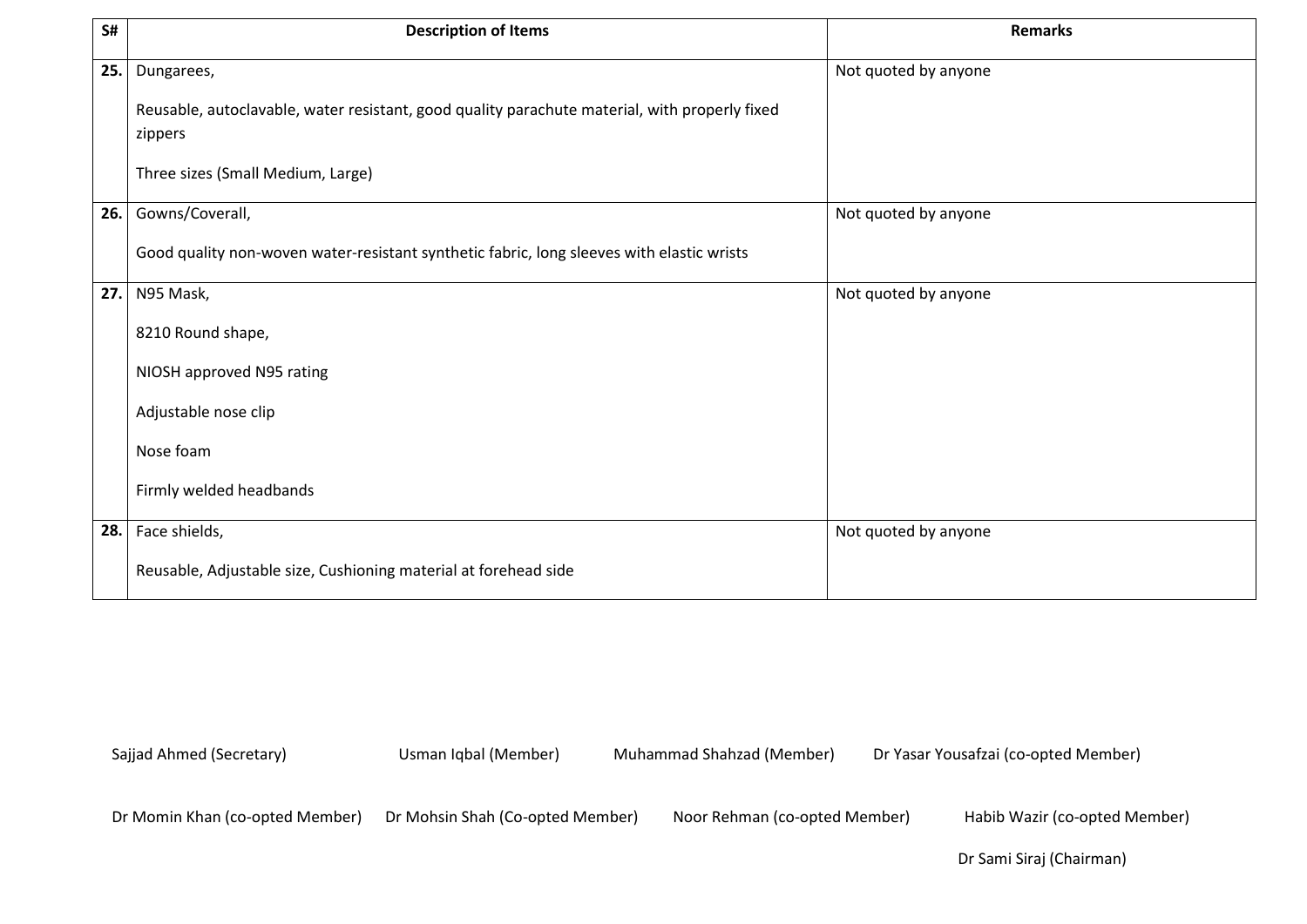| S#  | <b>Description of Items</b>                               | M/S Al-Qazi Marketing                                     |                                                                                                                                       |
|-----|-----------------------------------------------------------|-----------------------------------------------------------|---------------------------------------------------------------------------------------------------------------------------------------|
| 29. | Goggles,<br>Scratch proof plastic, adjustable arm length, | Goggles,<br>Good quality Pak Made                         | After discussion of technical committee and<br>evaluation on the eligibility criteria, the<br>following offers were found responsive: |
|     |                                                           |                                                           | M/S Al Qazi Marketing                                                                                                                 |
| 30. | Surgical Mask,<br>3 layers, good quality with firm strips | Surgical Mask,<br>3 layers, good quality with firm strips | After discussion of technical committee and<br>evaluation on the eligibility criteria, the<br>following offers were found responsive: |
|     |                                                           |                                                           | M/S Al Qazi Marketing                                                                                                                 |

| S#   | <b>Description of Items</b>                                                            |                      |
|------|----------------------------------------------------------------------------------------|----------------------|
| 31.  | Gloves,                                                                                | Not quoted by anyone |
|      | Powder Free, Long Sleeves, good elasticity, Nitrile, Three sizes (Small Medium, Large) |                      |
| 32.1 | Shoe Cover,                                                                            | Not quoted by anyone |
|      | Disposable, covering up to ankles                                                      |                      |

Dr Momin Khan (co-opted Member) Dr Mohsin Shah (Co-opted Member) Noor Rehman (co-opted Member) Habib Wazir (co-opted Member)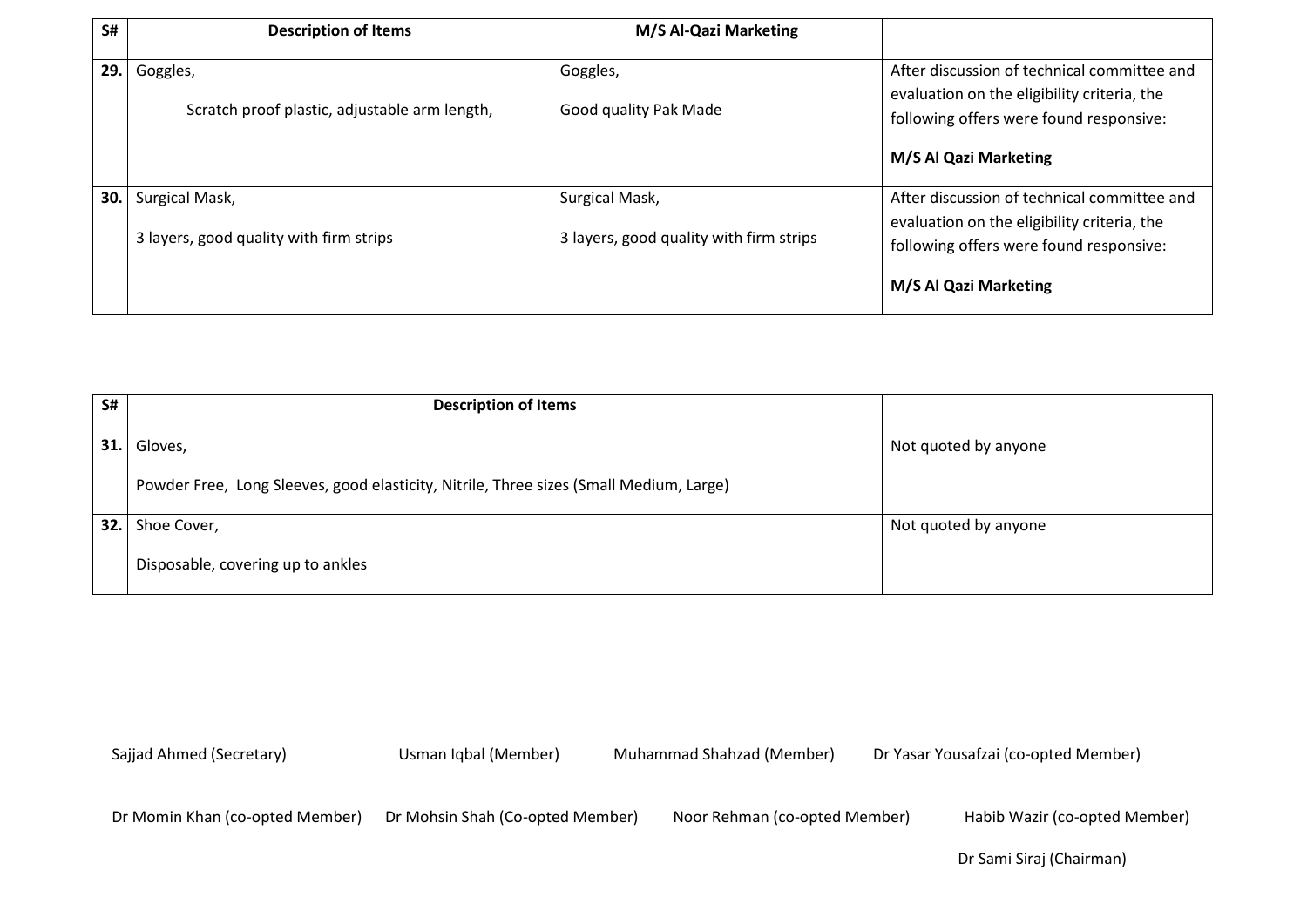| S#  | <b>Description of Items</b> | M/S Sahaab                                  | M/S Al-Qazi Marketing | M/S Medilab |                                                                                        |
|-----|-----------------------------|---------------------------------------------|-----------------------|-------------|----------------------------------------------------------------------------------------|
|     |                             | <b>International</b>                        |                       |             |                                                                                        |
| 33. | Ethanol / Alcohol           | Ethanol / Alcohol                           | Ethanol               | Ethanol     | After discussion of technical committee<br>and evaluation on the eligibility criteria, |
|     | Commercial Grade            | Commercia Grade Make:<br><b>BDH Germany</b> | Commercial Grade      |             | the following offers were found<br>responsive:                                         |
|     |                             |                                             |                       |             | 1. M/S Sahaab International<br>2. M/S Al Qazi Marketing<br>M/S Medilab<br>3.           |

| S#  | <b>Description</b><br>of Items | <b>M/S Tahir Scientific</b>                                                                    | M/S Al-Qazi Marketing                             |                                                                                                                                          |
|-----|--------------------------------|------------------------------------------------------------------------------------------------|---------------------------------------------------|------------------------------------------------------------------------------------------------------------------------------------------|
| 34. | Hand<br>Sanitizer              | Hand Sanitizer. Fast Acting hand disinfectant.<br>Rinse free and non stickycontain 80% Ethanol | <b>Hand Sanitizer</b><br>Surgilium Hand Rub 500ml | After discussion of technical committee<br>and evaluation on the eligibility criteria,<br>the following offers were found<br>responsive: |
|     |                                |                                                                                                |                                                   | <b>M/S Tahir Scientific</b><br>M/S Al Qazi Marketing<br>2.                                                                               |

Dr Momin Khan (co-opted Member) Dr Mohsin Shah (Co-opted Member) Noor Rehman (co-opted Member) Habib Wazir (co-opted Member)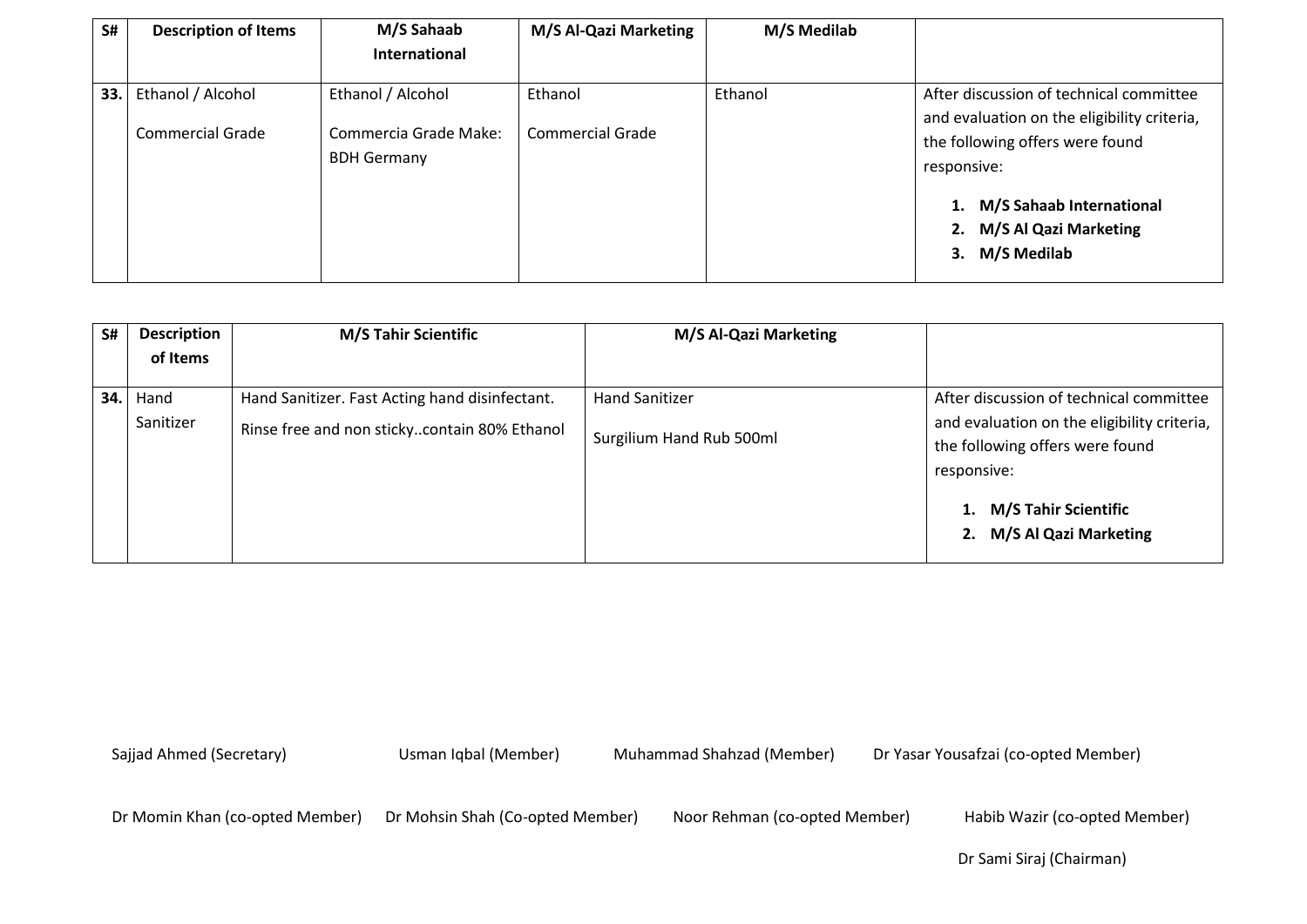| S# | <b>Description of Items</b>                          | M/S Al-Qazi Marketing     | <b>Remarks</b>                                                                         |
|----|------------------------------------------------------|---------------------------|----------------------------------------------------------------------------------------|
|    | <b>35.</b> PAPR (Powered Air Purifying respirators), | <b>PAPR</b>               | After discussion of technical committee and                                            |
|    | With rechargeable batteries and visors               | <b>Maxair CAPR System</b> | evaluation on the eligibility criteria, the following<br>offers were found responsive: |
|    |                                                      | Make: MaxAir System USA   | M/S Al Qazi Marketing                                                                  |

Dr Momin Khan (co-opted Member) Dr Mohsin Shah (Co-opted Member) Noor Rehman (co-opted Member) Habib Wazir (co-opted Member)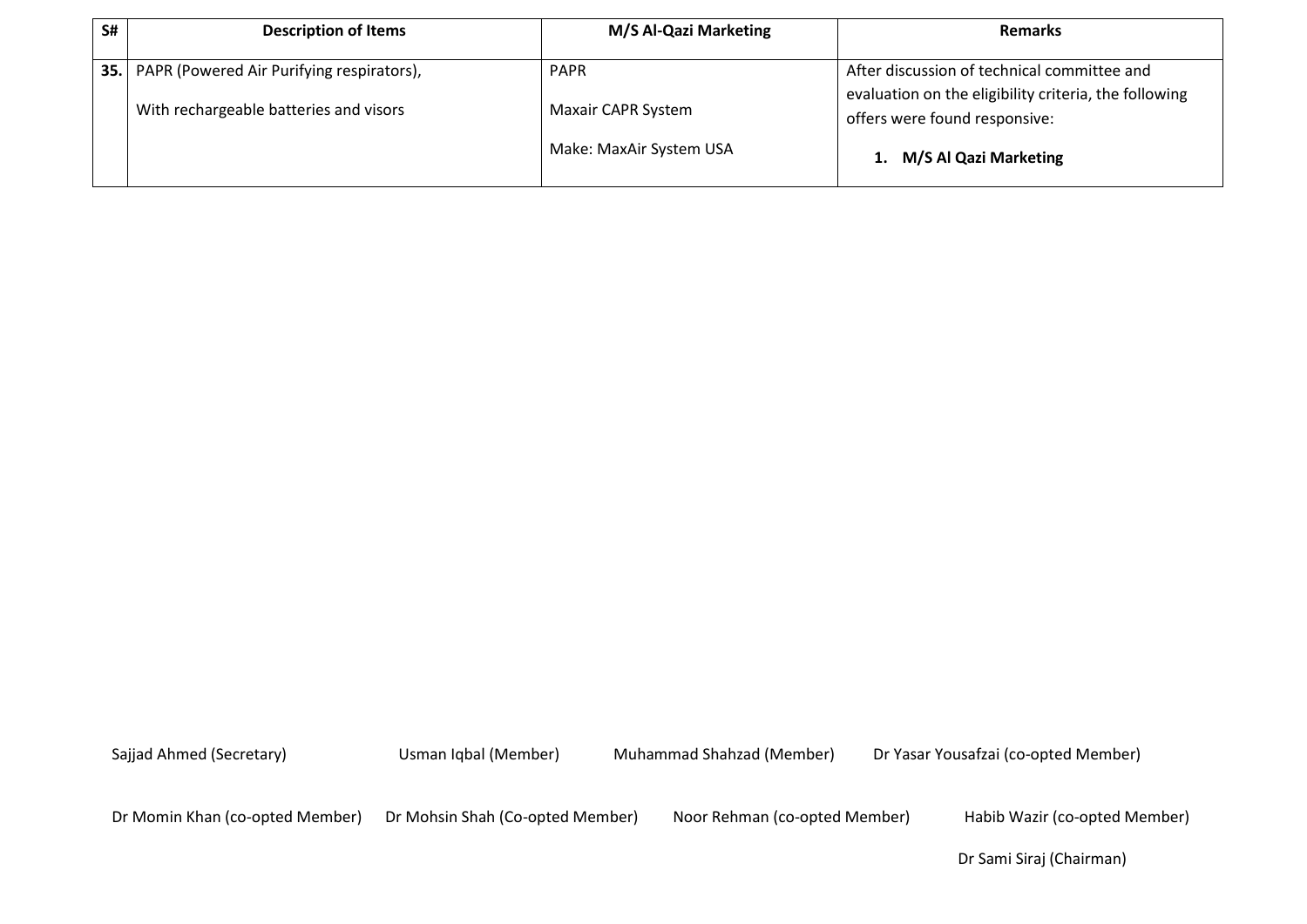| S#  | <b>Description of Items</b>                                                                                                                                                                                                                                                                                                                                                                                                                                                                                                                                                                                                                                                                                                                                                                                                                                    | M/S Pakistan                                                                                                                                                                                                                                                                                                                | M/S Musaji                                                                                                                                                                                                       | M/S ECO                                                                                                                                                                                                               | M/S Capri                                                                               | M/S Chemical House                                                                                                                                                                                                                                                                                                                                                                                                                                    |                                                                                                                                                                                                                                                                                                                                                                                                                                                                                                                                                                                                                                                                                                                                                                                                           |
|-----|----------------------------------------------------------------------------------------------------------------------------------------------------------------------------------------------------------------------------------------------------------------------------------------------------------------------------------------------------------------------------------------------------------------------------------------------------------------------------------------------------------------------------------------------------------------------------------------------------------------------------------------------------------------------------------------------------------------------------------------------------------------------------------------------------------------------------------------------------------------|-----------------------------------------------------------------------------------------------------------------------------------------------------------------------------------------------------------------------------------------------------------------------------------------------------------------------------|------------------------------------------------------------------------------------------------------------------------------------------------------------------------------------------------------------------|-----------------------------------------------------------------------------------------------------------------------------------------------------------------------------------------------------------------------|-----------------------------------------------------------------------------------------|-------------------------------------------------------------------------------------------------------------------------------------------------------------------------------------------------------------------------------------------------------------------------------------------------------------------------------------------------------------------------------------------------------------------------------------------------------|-----------------------------------------------------------------------------------------------------------------------------------------------------------------------------------------------------------------------------------------------------------------------------------------------------------------------------------------------------------------------------------------------------------------------------------------------------------------------------------------------------------------------------------------------------------------------------------------------------------------------------------------------------------------------------------------------------------------------------------------------------------------------------------------------------------|
|     |                                                                                                                                                                                                                                                                                                                                                                                                                                                                                                                                                                                                                                                                                                                                                                                                                                                                | Hospital &<br><b>Industrial</b>                                                                                                                                                                                                                                                                                             | Adam                                                                                                                                                                                                             | <b>Biosciences</b>                                                                                                                                                                                                    | <b>Medicals</b>                                                                         |                                                                                                                                                                                                                                                                                                                                                                                                                                                       |                                                                                                                                                                                                                                                                                                                                                                                                                                                                                                                                                                                                                                                                                                                                                                                                           |
|     |                                                                                                                                                                                                                                                                                                                                                                                                                                                                                                                                                                                                                                                                                                                                                                                                                                                                | Laboratory                                                                                                                                                                                                                                                                                                                  |                                                                                                                                                                                                                  |                                                                                                                                                                                                                       |                                                                                         |                                                                                                                                                                                                                                                                                                                                                                                                                                                       |                                                                                                                                                                                                                                                                                                                                                                                                                                                                                                                                                                                                                                                                                                                                                                                                           |
| 36. | Real Time PCR,<br>96-well x 0.1 or 0.2ml PCR Tube Capacity, 96<br>well Plate capacity, Excitation Source: dye<br>specific 8LEDs per optical module,<br>Detection Source: 8 filtered Diodes,<br>Reaction Volume: 10-50ul, Standalone/With<br>PC system, Maximum Optical Module<br>Capacity: 06, Installed Modules (at least 5-<br>color multiplexing): FAM, ROX, HEX, CY5, CY3<br>and CY5. Detection chemistries: Sybrgreen,<br>Taqman probes, FRET, Molecular beacons,<br>LUX primers, Scorpion probes. 9-order<br>dynamic range. Upgradable with High<br>Resolution Melt Curve (HRM). Experiment<br>type: Quantitative PCR with dye, Allelic<br>discrimination with probe, allelic<br>discrimination with HRM, comparative<br>quantification, User defined assay. Optical<br>module calibration and maintenance. One-<br>time background removal calibration. | AriaMX Real Time<br>PCR,<br>96-wel block with<br><b>Five Optical</b><br>Modules.<br>Open Plate Form<br>for all type of<br>chemistries.<br><b>Optical Module</b><br>included:<br>FAM/SYBR, HEX/VIC<br>/JOE, ROX, CY3, CY5<br>FDA CFR 21 Part11<br>Compliance with<br>software & System<br>Made: Agilent<br>Technologies USA. | <b>Real Time</b><br>PCR,<br>QuatStudio<br>$(0.1 \text{ ml Block})$<br>Made:<br>ThermoFisher,<br>UK<br>Brand cat no<br>not<br>mentioned,<br>no proof of<br>authorized<br>dealership.<br>Not according<br>to specs | G8830A<br>Agilent<br>AriaMX<br>Real Time<br>PCR System,<br>Total<br>Confidence<br>qPCR<br>delivering<br>flexibility,<br>precision,<br>and<br>performanc<br>e Made:<br>Agilent<br>Technologie<br>s.origin:<br>Malaysia | <b>Real Time</b><br>Real PCR,<br>Machine<br>FDQ-96A<br>Make:<br><b>Biobase</b><br>China | <b>CFX96 Touch Real</b><br><b>Time PCR Detection</b><br>Modular thermal<br>cycler platform,<br>includes C100 touch<br>thermal cyclic chassis,<br>CFX96 optical<br>reaction module,<br>cables<br>SystemWith precision<br>melt analysis soft<br>ware 02 user<br>licenses data analysis<br>software for all CFX<br>real-time PCR<br>detection systems, 2<br>HASF HL keys,<br>calliberation Kit<br>Installation CD.<br>Made<br><b>Bio-Rad Laboratries</b> | After discussion of technical committee and<br>evaluation on the eligibility criteria, the<br>following offers were found responsive:<br>M/S Pakistan Hospital & Industrial<br>1.<br>Laboratory<br>M/S ECO Biosciense<br>2.<br><b>M/S Chemical House</b><br>3.<br>The co-opted technical expert have<br>recommended the following<br>companies/firms as Non responsive on<br>following grounds.<br>M/S Capri Medicals<br>1.<br>The committee after deliberation agreed<br>with recommendations of technical expert<br>and declared the offer mention firms as Non<br>Responsive<br>Justification:<br>One LED source as compared to 8<br>1.<br>LEDs per optical modules as<br>advertised.<br>5-Channels provided in the offer<br>2.<br>but specification document shows<br>machine is 4-channels. The kits |

Dr Momin Khan (co-opted Member) Dr Mohsin Shah (Co-opted Member) Noor Rehman (co-opted Member) Habib Wazir (co-opted Member)